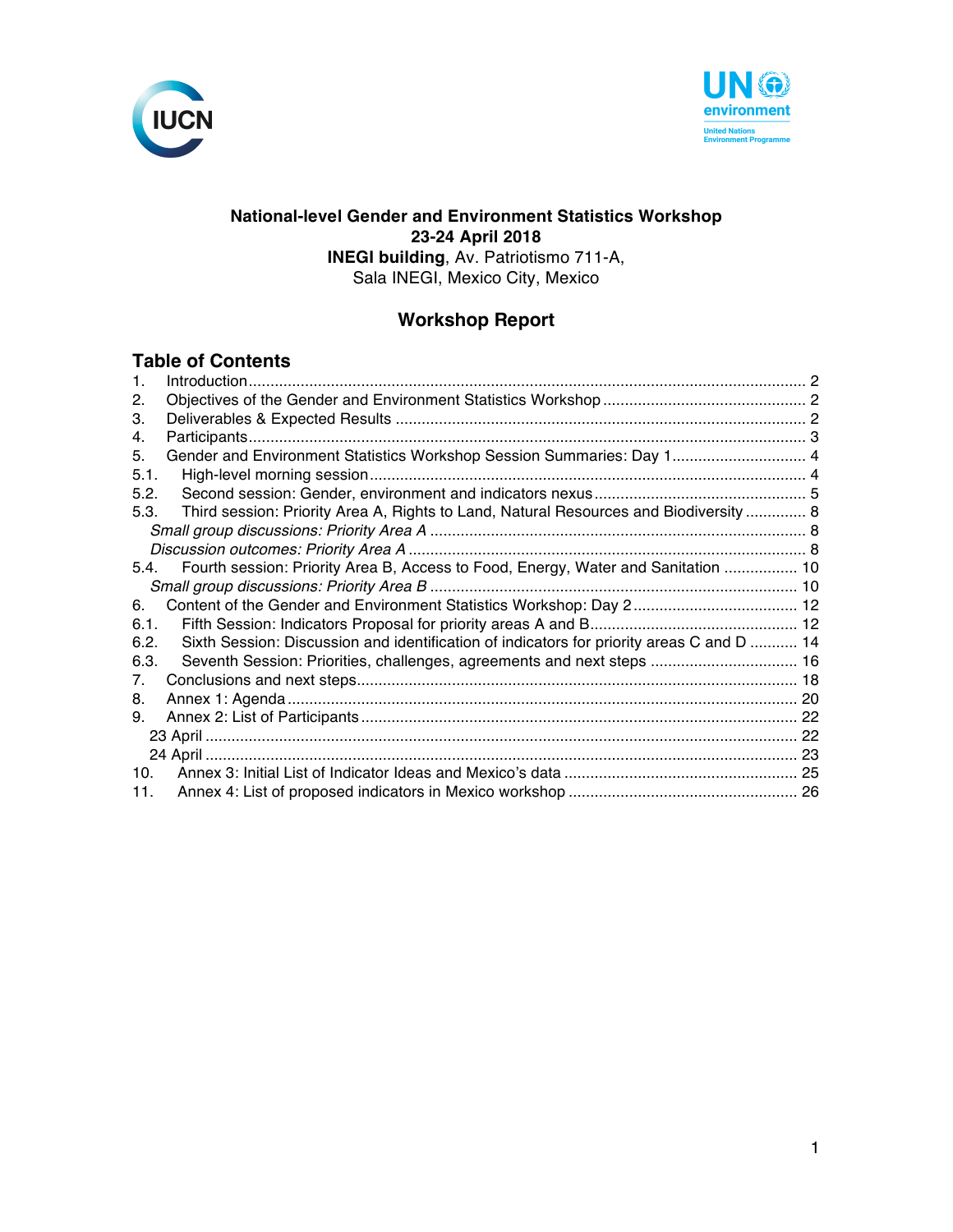## **1. Introduction**

The International Union of Conservation of Nature Global Gender Office (IUCN GGO), in partnership and cooperation with the UN Environment Science Division, is implementing a UN Environment project (*Science/SDG/2018/Gender-Environment/JL/LC/JC/eo)* on gender and environment statistics. Picking up on a key finding of UN Environment's 2016 Global Gender and Environment Outlook (GGEO), this project examines data and information gaps at the gender-environment nexus and aims to propose next steps to enhance countries' and others stakeholders' ability to measure critical areas, including toward fulfilment of the interlinked Sustainable Development Goals (SDGs).

The primary activities of this multi-component project are comprised of desk research, including integrating lessons and recommendations from relevant studies previously done on measuring the gender-environment nexus; engagement with expert working groups, such as the Inter-Agency Expert Group on Gender Statistics (IAEG-GS); and development of three country case studies through action research in Lao PDR, Kenya and Mexico, in close collaboration with respective governments, as well as UN and civil society stakeholders. The case studies will aim to present the current status of national genderenvironment statistics, along with challenges, lessons learned and promising practices for developing gender-environment indicators and gathering information and statistics at national level for priority sectors, especially as they relate to the SDGs. A research paper that incudes the three cases, along with recommendations on priority issues to measure and ways in which to measure them, will be produced by October 2018.

Toward development of the specific country case study for Mexico, as above, IUCN and UN Environment organized an in-country mission in late February-early March 2018. In addition to providing opportunity to interview number of key informants, the purpose of the mission was to facilitate a national gender and environment statistics workshop to inform the case study, among other objectives. This workshop report summarizes the sessions.

## **2. Objectives of the Gender and Environment Statistics Workshop**

The objectives of the two-day workshop—which took place at the National Institute of Statistics and Geography (INEGI) building in Av. Patriotismo 711-A, Sala INEGI, Mexico City, Mexico, on the 23-24 April—were to foster the discussion on gender and environment statistics at national level in Mexico and share knowledge among participants on crosssectoral issues, particularly to:

- Enhance understanding of participants on the gender-environment linkages, as well as the gender-environment data linkages, including through mutual knowledge and experience sharing;
- Identify enabling conditions and opportunities for enhanced data collection and application; and
- Consider recommendations for capacity building or other necessary next steps.

Additionally, participants were invited to discuss and identify priorities in the initial list of indicators proposed as part of the project. *(See Annex 1 for the workshop agenda.)*

## **3. Deliverables & Expected Results**

Anticipated outcomes of the workshop were improved understanding of participants on the gender-environment linkages, as well as the gender-environment-data linkages; identification of opportunities for enhanced data collection and application; and recommendations for capacity building or other necessary next steps.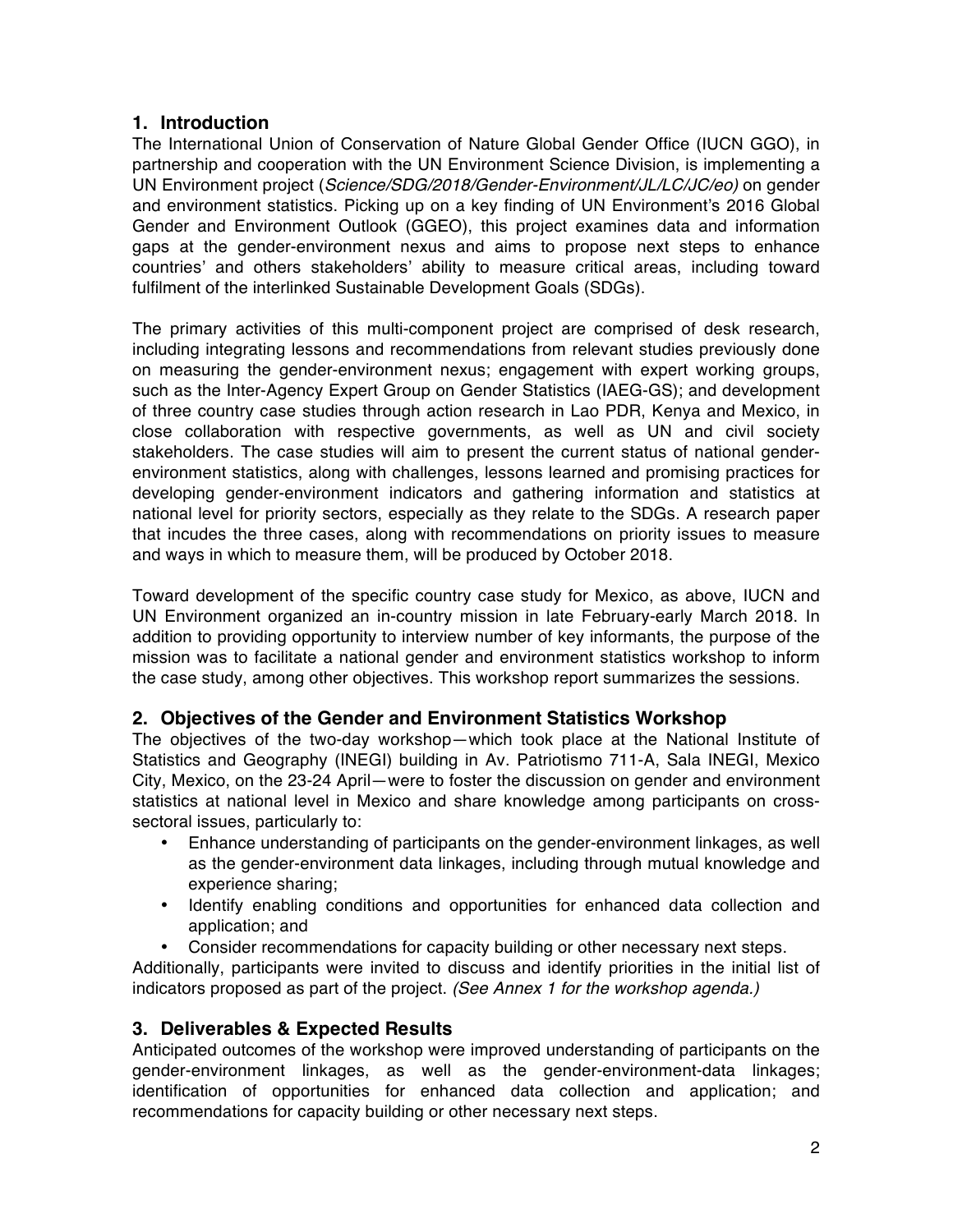The Mexico case study to be included in the full project research report is expected to draw on lessons learned from background research and key informant interviews, as well as the discussions, ideas and recommendations of the workshop participants.

## **4. Participants**

Participants included a range of representatives from 22 institutions, including government secretaries, intergovernmental agencies (including IUCN GGO and the IUCN Mexico country office); the UN Environment Mexico Country Offices; civil society organizations, donor organizations and academic institutions. Experts in gender statistics and/or the gender-environment nexus were engaged, including representatives from the National Institute of Statistics and Geography (INEGI) and the National Institute of Women (INMUJERES), which provided presentations on their work in this field and the current status of gender-environment statistics in Mexico, including to measure the SDGs.

A total 43 participants (27 women and 16 men) joined the first day, either to the high-level session of the morning or the entire day, including members of IUCN and INEGI responsible for the workshop. During the second day, a total of 35 participants (24 women, 9 men<sup>1</sup>) joined the workshop. See Annex 2 for full list of participants.



*Figure 1: Workshop group photograph*

 $1$  The genders of two participants were not listed on the sign-in sheet.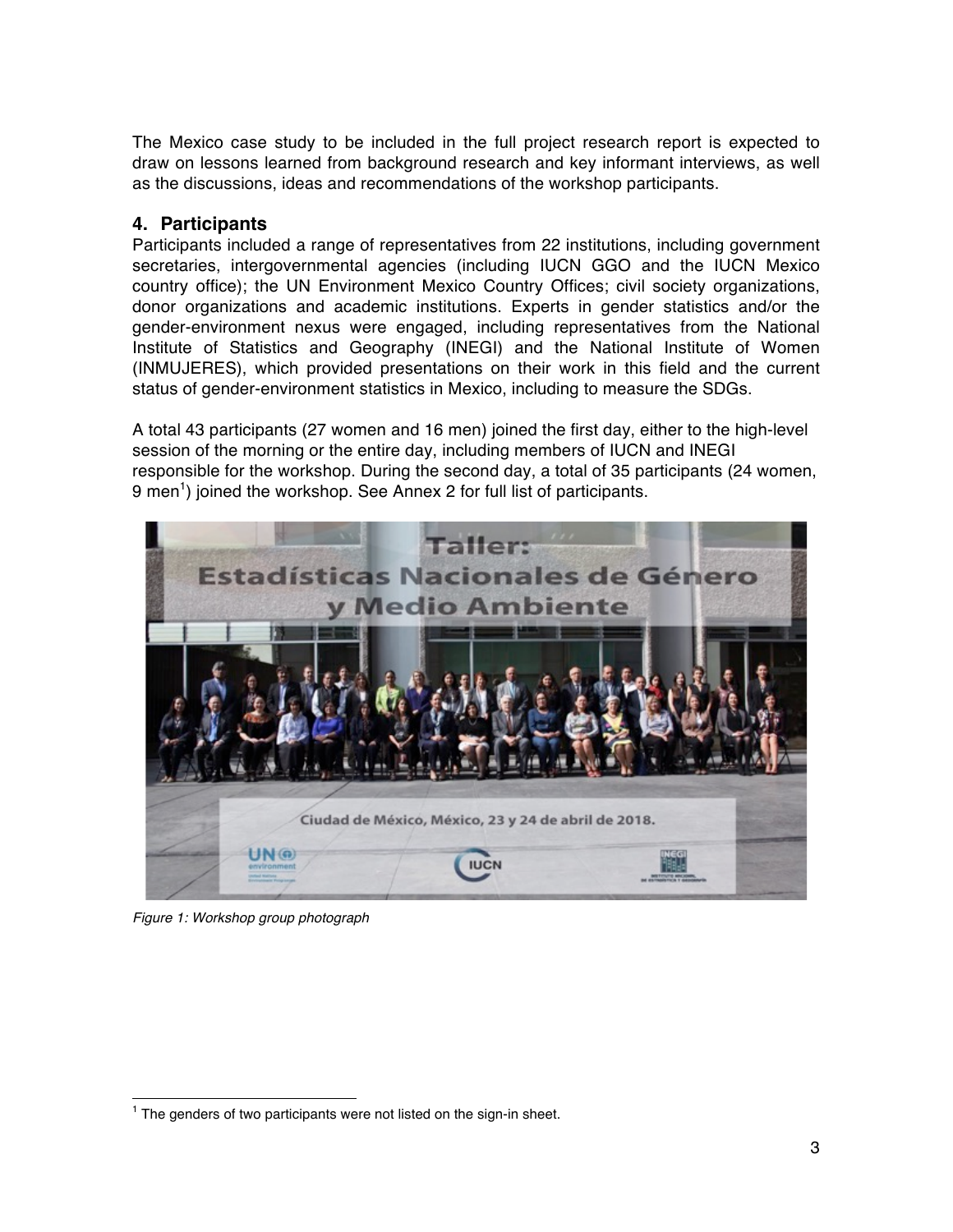## **5. Gender and Environment Statistics Workshop Session Summaries: Day 1**

#### **5.1. High-level morning session**

Paloma Merodio, Vice President of Geographic Information, Environment and Territorial and Urban Planning of INEGI provided welcoming remarks, highlighting the importance of the gender and environment nexus, and moderated the high-level session.

Enrique de Alba Guerra, Vice President of Demographic and Social Information, INEGI, underlined the collaboration with UNDP and UN Environment in developing SDG indicators and endorsed the broad scope of themes of the workshop, including gender, environment and socio-demographic issues.

Lorena Aguilar, Director *a.i.* Global Programme on Governance and Rights and Senior Global Gender Advisor, IUCN, expressed her gratitude to Ms. Merodio and INEGI for all their support to this workshop and project. Ms. Aguilar emphasised the importance of data collection to reduce the gender gap and the need to use data to impact policies and transform them. As an example, she explained how IUCN data collection on land tenure in Cameroon led to a change in legislation providing women and men equal rights to land.

Representing the Secretariat of Environment and Natural Resources (SEMARNAT), Arturo Flores, Director General of Statistics and Environmental Information, mentioned Mexico's commitment to the identification of gender and environment indicators in the past and highlighted the importance of analysing the data collected from a gender perspective to better understand women's and men's differentiated relationship with the environment.

Dolores Barrientos, UN Environment representative in Mexico, expressed her gratitude to INEGI and IUCN and briefly introduced the project, framing the workshop as an opportunity for Mexico to identify priority areas and indicators. Ms. Barrientos underlined the need to provide transparent, referenced and useful information and to give more visibility to studies on the nexus between gender and environment, since women are more vulnerable to climate change and pollution; but the lack of awareness on women's differentiated roles and experiences with the environment perpetuate the adoption of gender-blind environmental programmes.

Finally, Dr. María Amparo Martínez Arroyo, Director of the National Institute of Ecology and Climate Change (INECC), introduced the vulnerability diagnoses done by INECC and underscored the need to pose the correct questions and disaggregate information to be able to understand the gender- and social-differentiated impact of climate change so as to adopt well-informed public policies and programmes that reduce social inequalities. As Ms. Martínez explained, there are areas less affected by a disaster with a higher number of deceased than other more affected areas because more women and elderly live there, and that information can only be known by disaggregating and analysing the data with a gender perspective. To conclude, Ms. Martínez reiterated the need to analyse the data as gender inequalities are present in a day-to-day basis, and we mistakenly consider them as normal.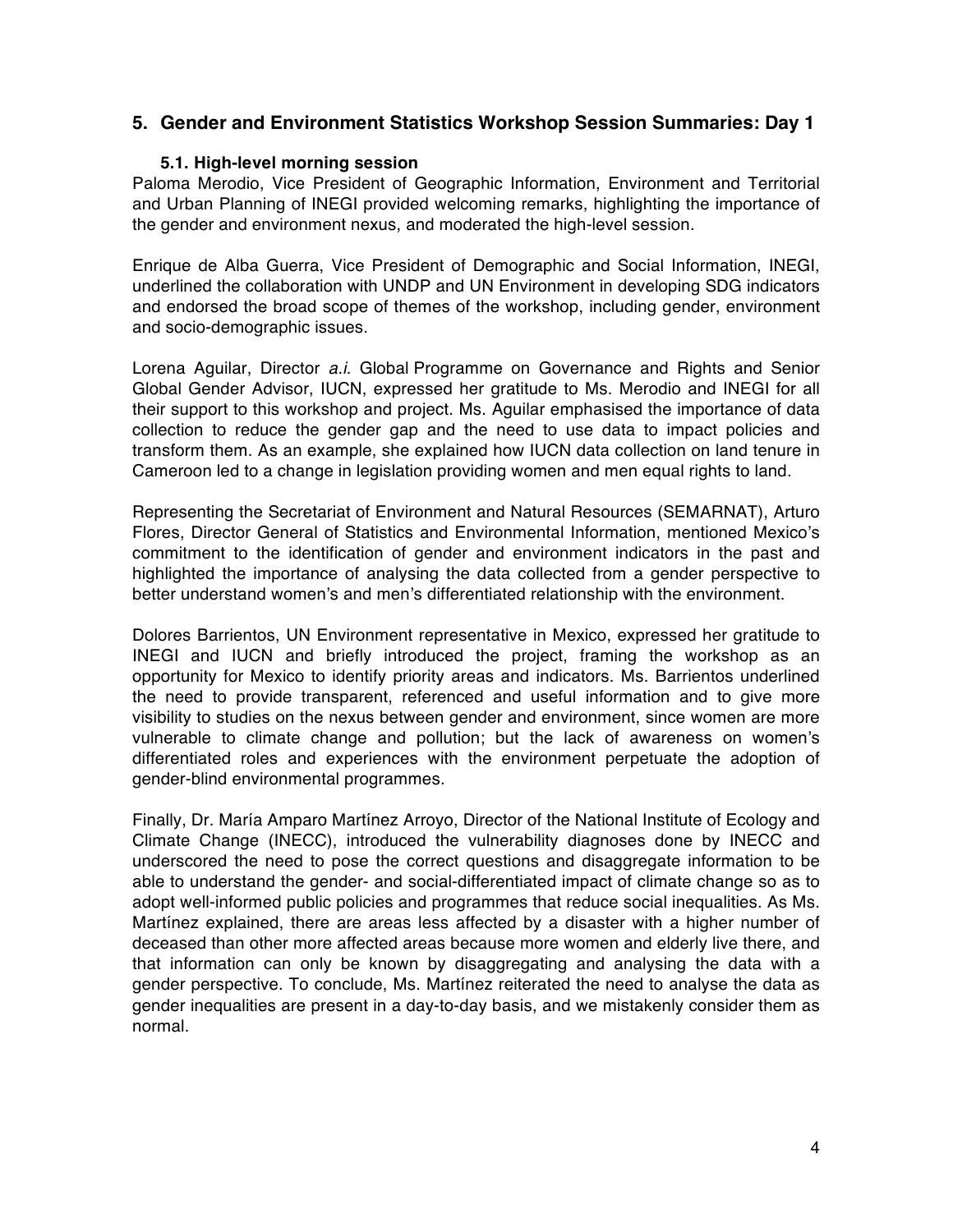

*Figure 2: Enrique de Alba, to the right, opening the high-level panel. From left to right, Arturo Flores (SEMARNAT), Lorena Aguilar (IUCN), and Paloma Merodio (INEGI), IUCN-UN Environment gender and environment statistics project* In representation of IUCN, Itzá Castañeda, introduced the objectives of the project and of the two-day workshop.

#### *The value of a gender-responsive perspective for sustainable development*

Lorena Aguilar, IUCN, closed the high-level session with a presentation on the importance of adopting a gender-responsive focus on environment and sustainable development programmes. Ms. Aguilar started with a quiz on gender inequalities and the adoption of gender-responsive programming and underlined the economic and social value of closing the gender gap. Additionally, Ms. Aguilar emphasized the need and usefulness of data collection and analysis from an intersectional approach to make visible the social fabric. As Ms. Aguilar explained, progress has been made internationally, including as the main environmental conventions have each adopted a gender plan of action. Similarly, the number of women's empowerment projects and environment projects led by women are growing. However, Ms. Aguilar pointed out that there's still a need to make visible the invisible, through data collection, so as not to reproduce existing inequalities.

#### **5.2. Second session: Gender, environment and indicators nexus**

The second session of the morning focused on gender and environment data collection within different entities in Mexico. The session started with two presentations from INEGI on the data already being collected in relation to the indicators proposed by this project (see Annex 3 for indicator list) and on the land registry and the environment from a gender perspective. It followed with a presentation from INMUJERES on the gender-environment nexus and indicators within their institution and a presentation from INEGI on Agenda 2030 and the SDGs. The session was closed with the presentation by IUCN of the list of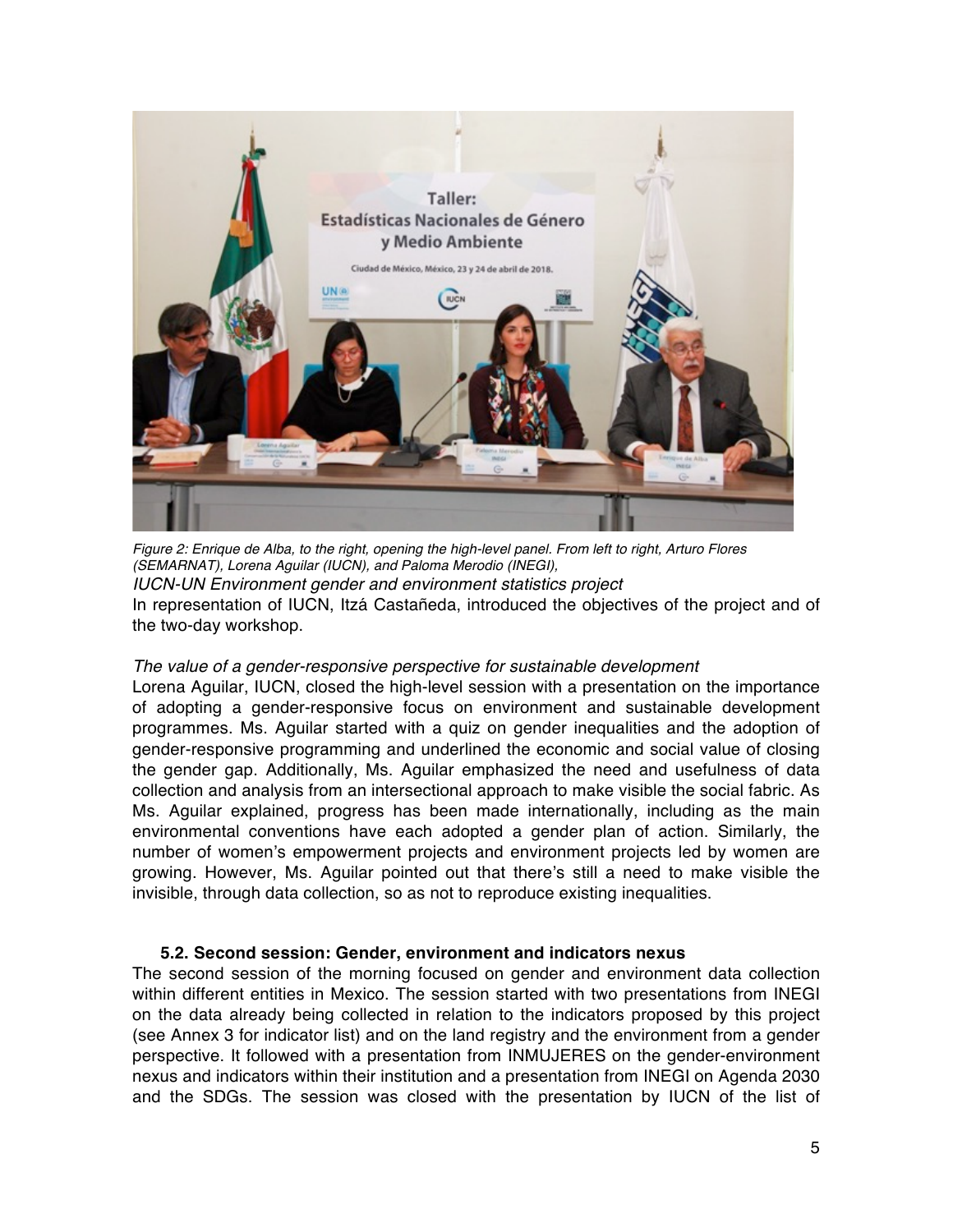indicators proposed in this project (see annex 3 for list of indicators] to lay the foundations for the group discussions.

#### *Gender and Environment: Approaching the nexus through indicators (INEGI)*

Ms. Leonor Paz, Director of Conceptual Design (INEGI), went over the list of indicators proposed in this project and shared with participants the type of information that was already being collect by INEGI on those priority areas. Ms. Paz mentioned the National Time Use Survey (ENUT) of 2014 that collects gender-disaggregated data on time spent on reproductive activities, including water, firewood and forest products collection and tending land and farming. She also mentioned the Intercensal Survey of 2015 where data is collected on access to water and sanitation and advocated for continuing investigating the nexus between gender and environment to reduce the gender gap. To conclude, Ms. Paz highlighted the need to continue researching the gender and environment nexus in interdisciplinary groups in order to implement actions that reduce inequalities.

#### *Land registry and Environment with a gender perspective (INEGI)*

Mr. Carlos Guerrero Elemen, Director General of Geography and Environment, INEGI, presented on the National Census of the Government, Public Security and the State Penitentiary System (2017), which includes an environment module and a land registry component, and the National Census of Municipal and Delegation Governments (2017), which includes modules on drinking water and sanitation and on urban solid waste. Mr. Guerrero provided gender-disaggregated data on public workers and other intersectionalities, such as age, education and type of contract; including people working on water management and urban solid waste management. Additionally, Mr. Guerrero introduced the household and environment module of the national household survey that collects data on the type of access and use of water, type of access and use of energy, waste management, transportation and mobility, lifestyles and consumption patterns, environmentally friendly practices and climate change; presenting sex-disaggregated data on time spent collecting water. As explained during the presentation, Mexico is already collecting some information on the gender-environment nexus and could lead the way for other countries.

#### *Gender and environment nexus (INMUJERES)*

Ms. Ana Laura Pineda, Director General Statistics, Information and Gender Capacitation (INMUJERES), presented the strategies and lines of action of the National Programme for equality of opportunities and non-discrimination of women (PROIGUALDAD), which includes three transversal objectives, four strategies and 21 lines of action related to environment and sustainability. The three objectives are to achieve equality between women and men and promote a cultural change that respects women's rights, to promote women's access to remunerated work, decent employment and productive resources in a framework of equality, and to generate safe and amicable spaces for family and social living, leisure activities and safe mobility for women and girls. As Ms. Pineda explained, gender statistics need to disaggregate by sex, but also reflect gender issues, use concepts and definitions that reflect the diversity of women and men, and use collection methods that consider gender stereotypes and social and cultural factors in order to avoid information bias. She also presented the gender and environment indicators included in the Indicators System of PROIGUALDAD. To conclude, Ms. Pineda identified some of the challenges remaining in the collection of gender and environment statistics, such as overcoming reductionist visions of women as being mainly responsible for population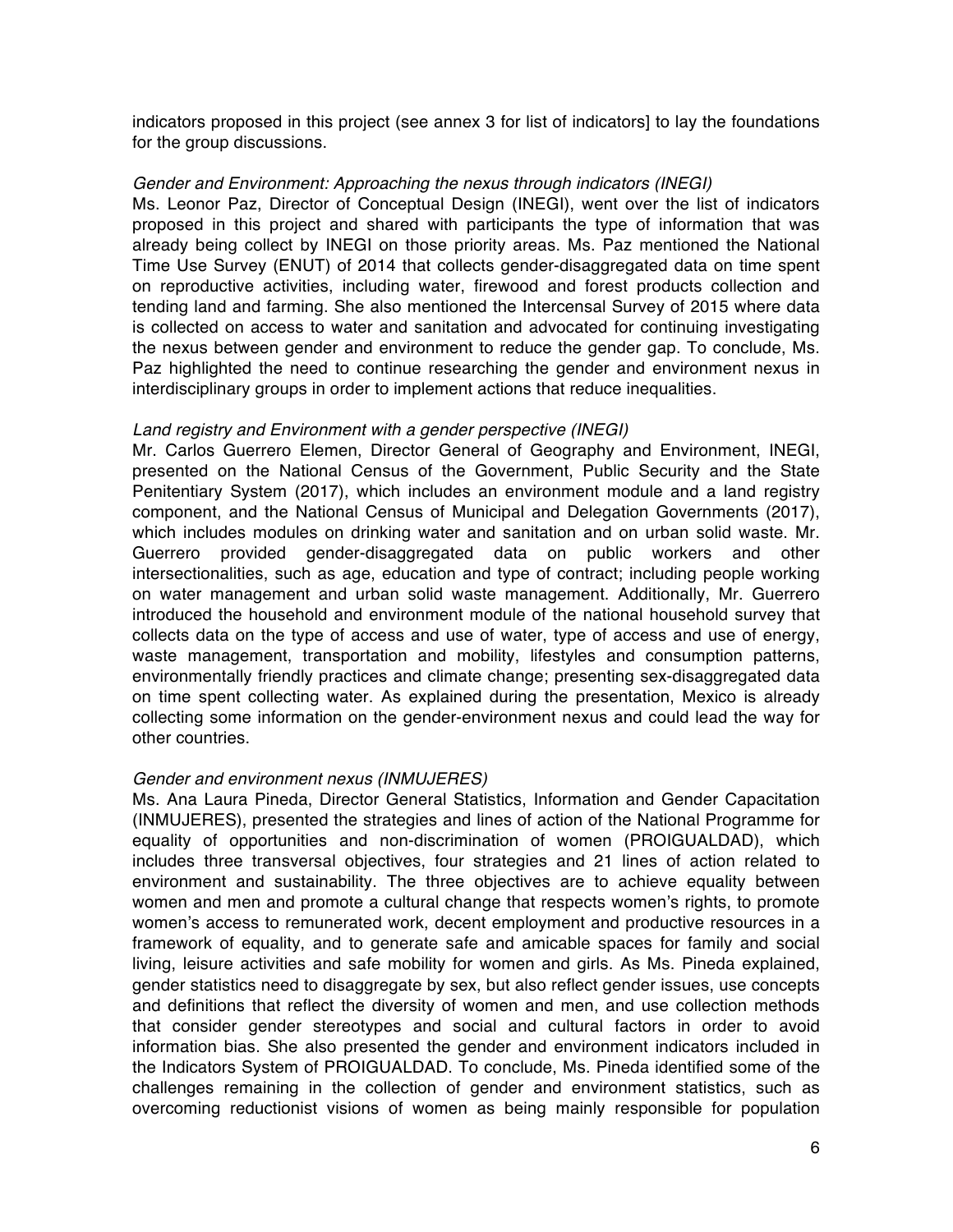growth, considering the asymmetric relationships between sexes in the design and generation of statistics and giving priority to the generation of statistics as part of the implantation of international gender and environment agreements.

#### *Monitoring and implementation of Agenda 2030 in Mexico (INEGI)*

Mr. Enrique Ordaz, Director General of Integration, Analysis and Investigation (INEGI), highlighted Mexico's international role as part of the Inter-Agency Expert Group on the SDGs (IAEG-SDGs), which works towards developing methodologies to measure the SDG indicators. Additionally, Mr. Ordaz explained how members from the National Council and the National System of Statistical and Geographical Information (SNIEG) gather together to coordinate the implementation and monitoring of the SDGs through the Specialized Technical Committee on the SDGs, which has agreed in the collection of 92 SDG indicators. All the SDG indicators collected by Mexico can be found on Mexico's Agenda 2030 online platform.<sup>2</sup> Mr. Ordaz presented a list of SDG indicators related to gender and environment with information regarding the Tier $<sup>3</sup>$  according to the IAEG-SDGs, the Tier</sup> according to Mexico's capacity, the State Units responsible for the indicator and its status. To conclude, Mr. Ordaz underlined the importance of strengthening capacities and expanding the data collection programmes in order to tackle the inherent challenges of measuring the SDGs. This presentation on the SDGs provided background information and set the ground for the presentation on the indicators proposed in the UN Environment and IUCN project.

#### *Presentation on priority areas and initial indicator list (introduction to working group sessions)*

Laura Sabater, IUCN, presented the different components of the project that have contributed to the identification of a list of indicators and to the country missions, including desk review, the participation in a meeting of the Inter-Agency Expert Group on Gender Statistics (IAEG-GS), expert consultations, and missions in Lao PDR and Kenya. She presented the priority areas of the project, largely based on the GGEO categorization:

- Priority Area A: Right to land, biodiversity and natural resources
- Priority Area B: Access to food, energy, water and sanitation
- Priority Area C: Climate change, sustainable consumption and production, health and well-being
- Priority Area D: Women in environmental decision making at all levels

She moreover presented draft indicator lists per priority area (see Annex 3), which included the existing and proposed gender indicators for each (as well as outcomes from the previous project workshops in Lao PDR and Kenya), inviting participants to consider, debate and refine in subsequent working group sessions. Most of the indicators proposed for each priority area were based on or inspired by the SDGs.

 <sup>2</sup> http://agenda2030.mx

 $3$  The IAEG-SDGs classify indicators in three levels or Tiers. Tier 1 indicators are conceptually clear, have an internationally established methodology and data are regularly produced by countries. Tier 2 indicators are conceptually clear, have an internationally established methodology but data are not regularly produced by countries. Tier 3 indicators do not have an internationally established methodology or standards, but they are being developed or tested.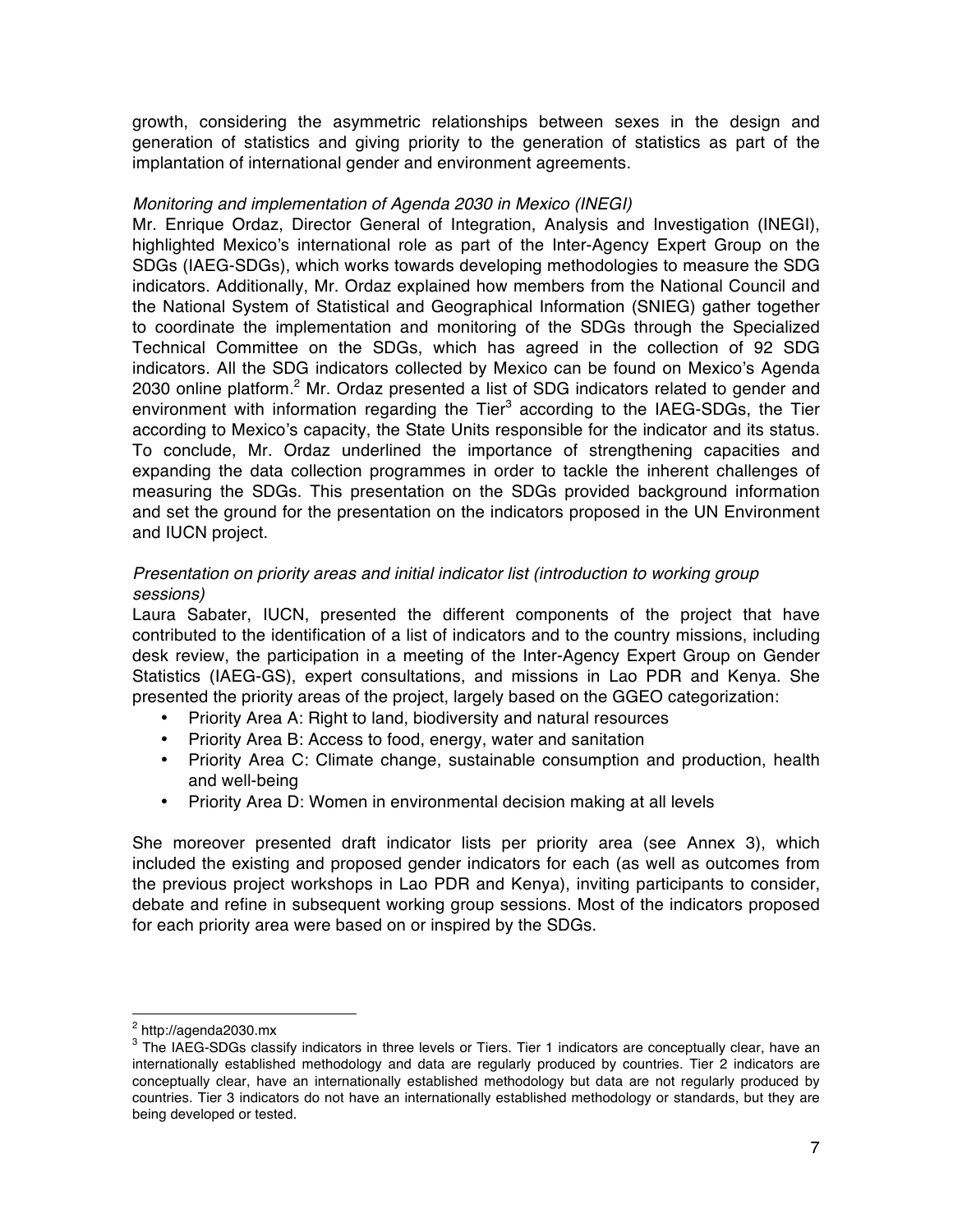### **5.3. Third session: Priority Area A, Rights to Land, Natural Resources and Biodiversity**

#### *Table 1: Priority Area A Indicators*

**Priority Area A: Right to land, natural resources and biodiversity**

1. Proportion of total adult population with secure tenure rights to land, by sex and type of tenure

2. (a) Proportion of total agricultural population with ownership or secure rights over agricultural land, by sex; and (b) share of women among owners or rights-bearers of agricultural land, by type of tenure

#### *Small group discussions: Priority Area A*

Mr. Arturo Flores, Director General, Environmental Information and Statistics, Secretariat of Environment and Natural Resources (SEMARNAT) moderated the discussion on Priority Area A with the support of Ms. Georgina Alcantar, Director of Environmental Statistics, SEMARNAT. Participants were randomly divided in three groups and were asked to discuss the indicators proposed in priority area A (see Annex 3) and answer a set of questions. All groups had people from different secretaries, international organizations, civil society organizations and institutes, which highly enriched the discussions.

The discussion questions for priority area A were the following:

- What data related to gender and the environment in this priority area do you use in your work and for what purpose?
- What lack of data impacts your work more?
- What type of data would be valuable for your work?
- What opportunities and challenges do you see in the incorporation of the gender perspective in this priority area?

#### *Discussion outcomes: Priority Area A*

One of the main outcomes from the group discussions was that the two indicators proposed to measure priority area A were not enough, as they only focused on agricultural land tenure, and participants considered it imperative to propose other indicators to measure urban land and rights to natural resources and biodiversity. Additionally, participants emphasized the need to go beyond data collection and carry out comprehensive analyses to be able to evaluate public policies and see whether or not Mexico is closing the gender gap. Thus, participants' contributions included indicator ideas to measure rights to natural resources and biodiversity, as well as information already collected by Mexico in relation to priority area A.

A participant from the National Agrarian Registry (RAN) explained how it collects data on land ownership and includes a gender perspective in many of its statistics, such as information on farmers in certified and non-certified agricultural nuclei, by federation, or information on women's participation in agrarian bodies. Additionally, the Intercensal Survey of INEGI collects data on household ownership and participation in subsidy programmes, but not all the information is disaggregated by sex.

Land ownership is one of the criteria to receive subsides in Mexico; thus, knowing who possesses the land is key to adopting policies to reduce the gender inequality gap. Mexico is already collecting data on beneficiaries from environmental programmes and subsidies, which can provide additional information in relation to land tenure rights. Some of the mentioned programmes include the federal subsidiary programme from the National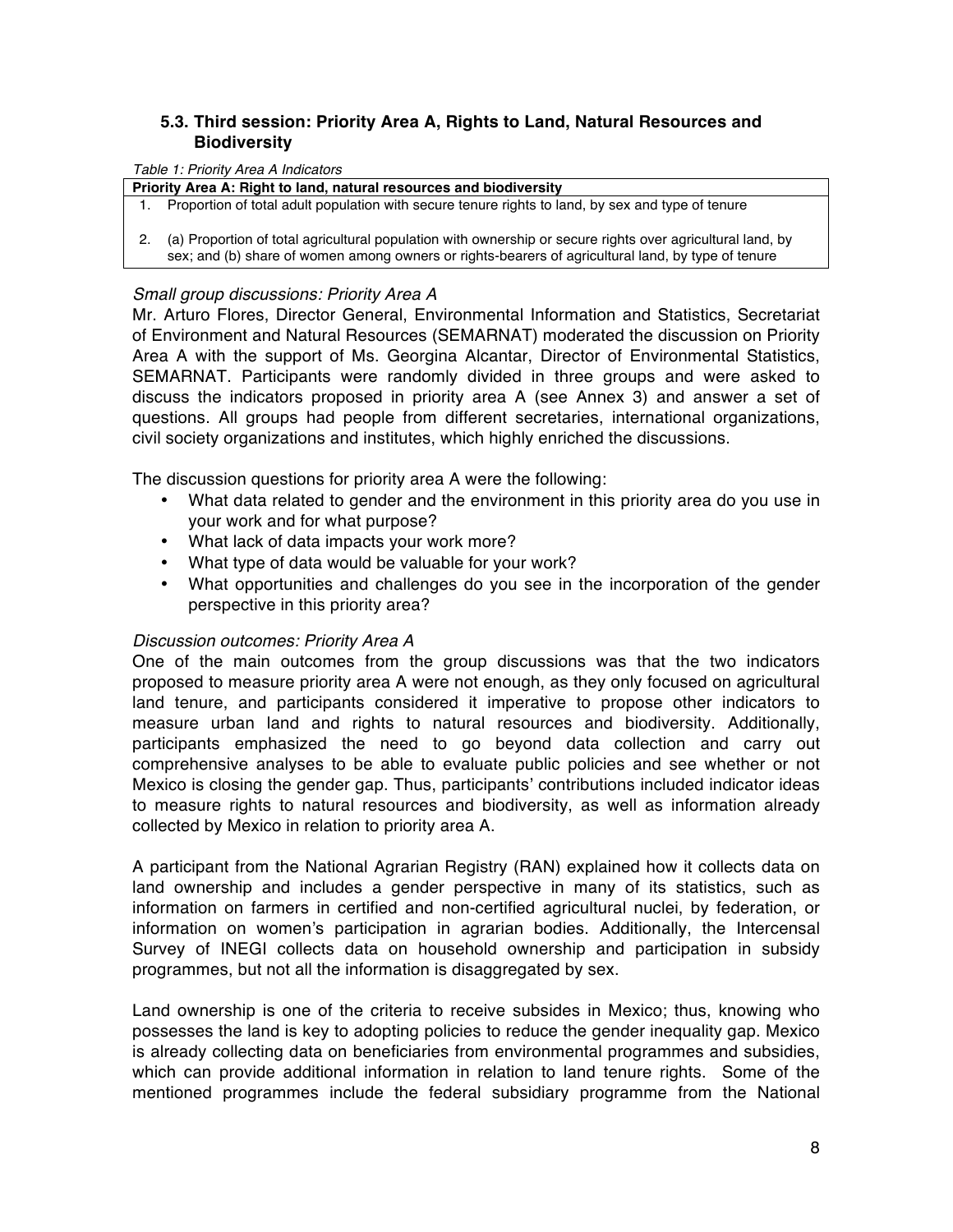Commission on Forestry (CONAFOR) that supports sustainable forestry development and the Conservation Programme for Sustainable Development of the National Commission of Natural Protected Areas (CONANP) that provides subsidies to women and men relying on Natural Protected Areas. As a participant from SEMARNAT pointed out, the need to have information on SDG 5.a.1 b), "share of women among owners or rights-bearers of agricultural land, by type of tenure", is key to be able to compare this information with the public registries on subsidies and analyse women's ownership of land and how they benefit from subsidies. Along these lines, participants mentioned the need to change the normative framework to incorporate the gender perspective in subsidy programmes in order to reduce gender inequalities. Likewise, they suggested the need to analyse who the real beneficiaries of subsidy programmes are, as in many cases women working the land owned by the husbands are the final beneficiaries of subsides even when they are granted to men.



*Figure 3: Group discussions on priority area A*

Participants also debated the need to better define concepts such as secure land rights and to disaggregate data by the type of tenure, since communal land (e.g. *ejido*) is very common in Mexico and disaggregating by sex is complicated. As they mentioned, there is a need to analyse women's access to land and their participation in decision-making in communal land especially because, in many cases, women are culturally pressured by the decisions of men and family. Additionally, participants emphasized the need to collect comprehensive information on urban and rural land, as 70% of the population lives in urban areas, while most of the territory in Mexico is considered rural.

As previously mentioned, participants agreed on the need to identify additional indicators to measure rights to natural resources and biodiversity, and each discussion group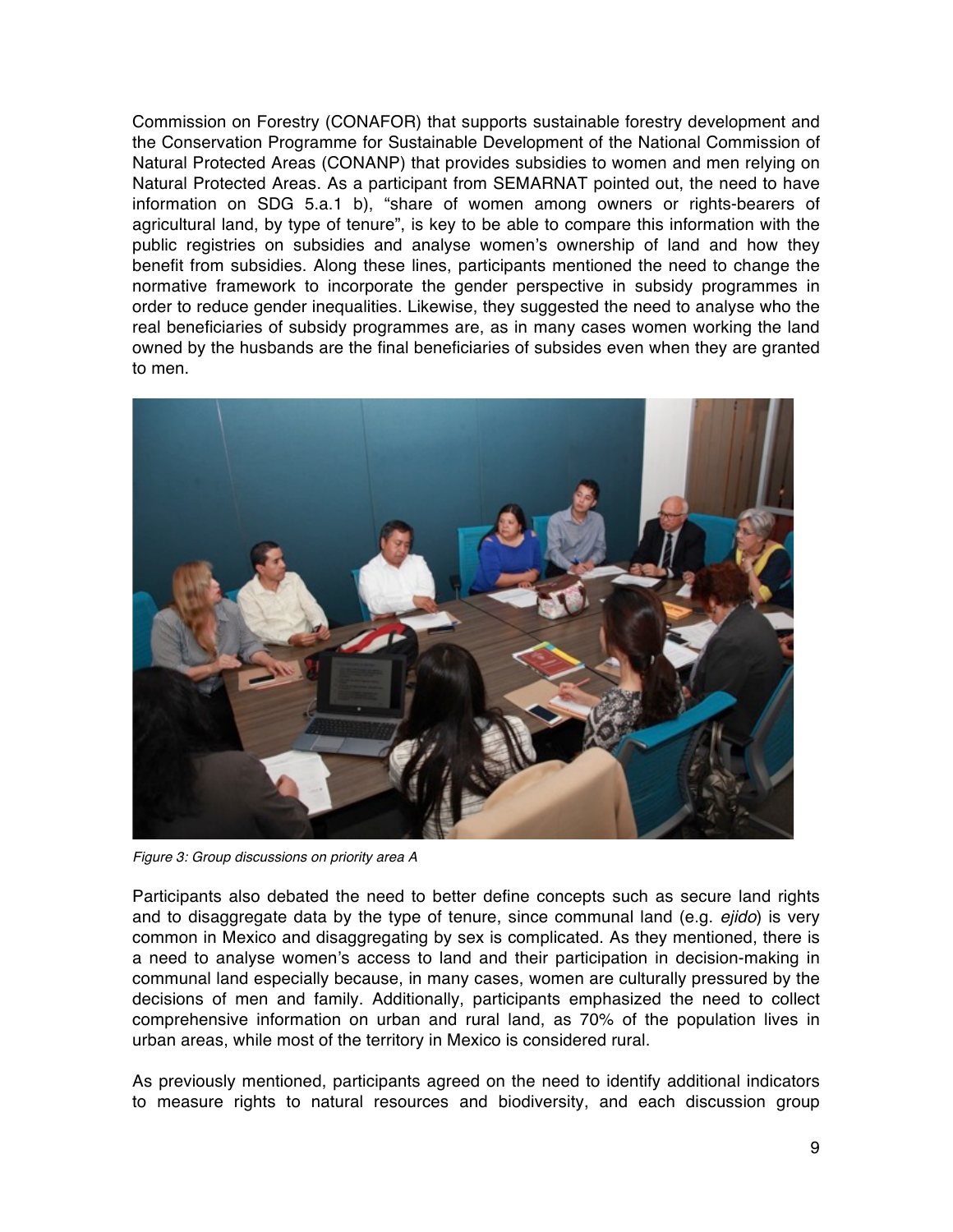provided some entry points and priorities, such as right to water, payment for environmental services, and permits or concessions for forestry projects. For example, the National Commission on Water (CONAGUA) has a Public Registry on Water Rights (REPDA) and from the 400,000 concession titles for the use of surface and groundwater, less than 10% of owners are women—due to the requirement of owning the land in order to profit from the concession titles.

One of the challenges in data collection is to create synergies among the institutions that have information and create a common database to centralize the information and avoid data duplication within the secretaries. Additionally, participants highlighted the need to have the same information system at the different administrative levels. For example, while there's information from CONANP on natural protected areas at the federal level, that type of information is not available for state and municipal natural protected areas. Participants considered that an analysis on the status of women living in these natural protected areas or surrounding areas and their relationship with the environment would be interesting.

To conclude, participants expressed their interest in providing specific recommendations on how to reflect Mexico's reality into the global indicators, so that the outcomes of the workshop are useful for Mexico and for the gender and environment statistics project. Some participants suggested that a possible next step could be to identify at least one indicator and develop it after the workshop for Mexico.

#### **5.4. Fourth session: Priority Area B, Access to Food, Energy, Water and Sanitation**

*Table 2: Priority Area B indicators*

|        | Priority Area B: Access to food, energy, water and sanitation                                                                                              |
|--------|------------------------------------------------------------------------------------------------------------------------------------------------------------|
| Food   |                                                                                                                                                            |
| 1.     | Share of food that directly comes from extractive methods (hunting, fishing and collecting) by source of<br>the food, type of household and by urban/rural |
| 2.     | Time spent collecting plants, mushrooms, flowers and wild fruits; fishing and hunting for household                                                        |
|        | consumption by sex                                                                                                                                         |
| 3.     | Time spent planting, tending and harvesting a garden patch, and breeding of farmyard animals for                                                           |
|        | household consumption by sex                                                                                                                               |
| Energy |                                                                                                                                                            |
| 4.     | Access to and quality of energy source, by type, use and type of household                                                                                 |
| 5.     | Time spent collecting fuel for household consumption, by type of household                                                                                 |
| Water  |                                                                                                                                                            |
| 6.     | Access to and use of safely managed drinking water, by source, by type of household                                                                        |
| 7.     | Time spent collecting water for household consumption, by sex                                                                                              |
|        | Sanitation                                                                                                                                                 |
| 8.     | Access to and use of improved sanitation, by type of household                                                                                             |
| 9.     | Mortality and morbidity rates attributed to unsafe water, unsafe sanitation and lack of hygiene, by sex                                                    |
|        |                                                                                                                                                            |

#### *Small group discussions: Priority Area B*

Ms. Adriana Oropeza Lliteras, Director of Technical Coordination (INEGI) moderated the discussion on Priority Area B. Participants were divided in the same three discussion groups as for Priority Area A and were asked to discuss the indicators proposed in priority area B (see Annex 3) and answer a set of questions.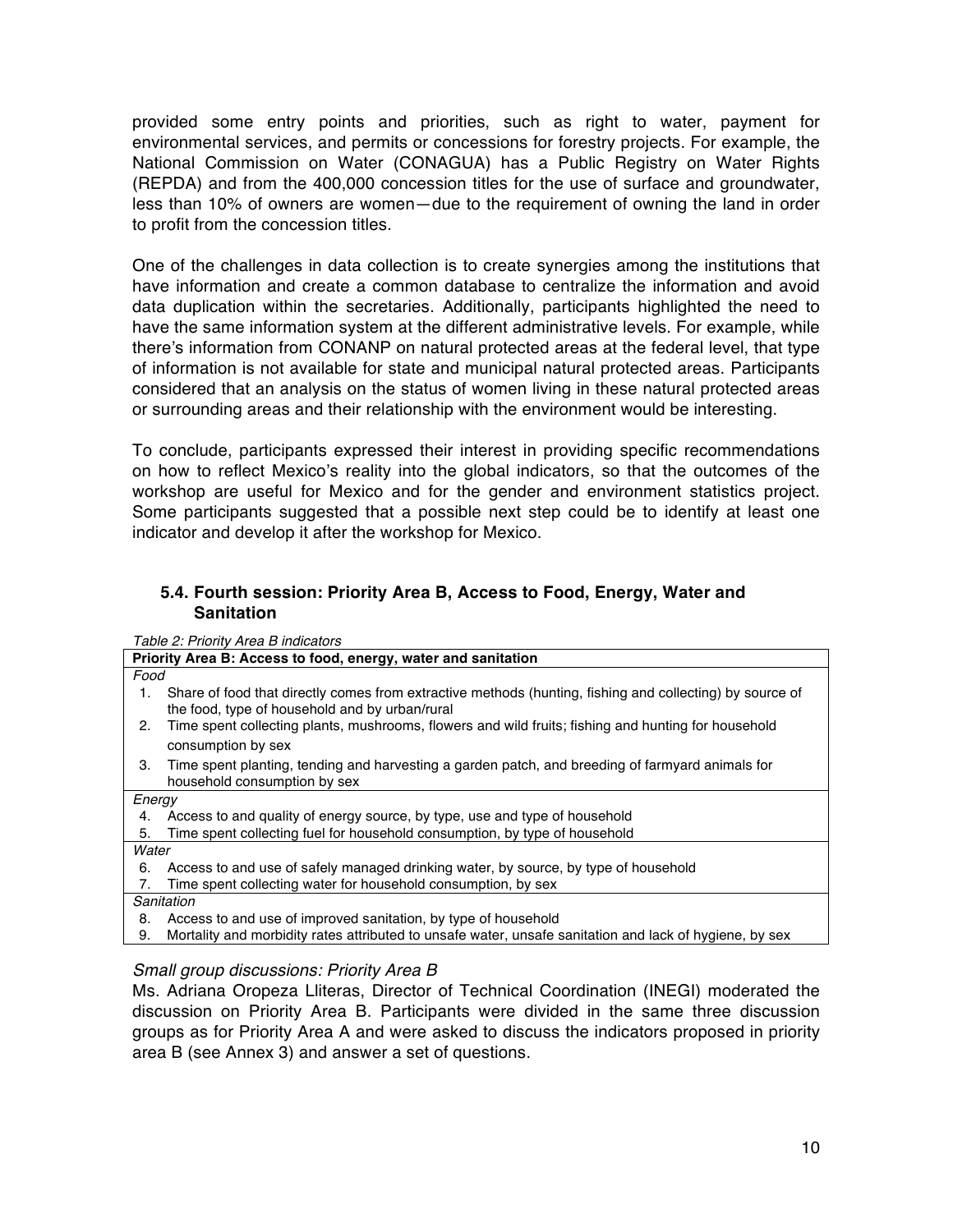The discussion questions for priority area B were the same as for priority area A, as presented below:

- What data related to gender and the environment in this priority area do you use in your work and for what purpose?
- What lack of data impacts your work more?
- What type of data would be valuable for your work?
- What opportunities and challenges do you see in the incorporation of the gender perspective in this priority area?

#### *Discussion outcomes: Priority Area B*

Since this project aims to present global gender and environment indicators that can be widely applicable for many countries, as do the SDGs, the proposed indicators are insufficient to fully understand the unique context of Mexico (particularly considering Mexico's urban populations and particular economic scenario). Thus, participants underlined the need to identify indicators at the country level for Mexico that are more context specific, particularly in relation to the urban and suburban areas. As in the previous discussion, the main outcomes of the discussion on Priority Area B were the need to use and combine data from different sources that are already available, including less used sources such as censuses or administrative records, instead of generating new projects; and the need to go beyond data collection and analyse the information to create public policies.

Along these lines, participants highlighted the need to look at indicators in a holistic way, instead of as isolate data, to better understand women's and men's roles and experiences. For example, by analysing how the access to energy and water impacts women's time for remunerated and non-remunerated work, as reflected in time use surveys.

From a methodological point of view, participants mentioned the need to align the methodology of the United Nations (UN) and the national methodology to reduce duplications, and to create a list of definitions of concepts included in the indicators. Participants also emphasized the need to take into consideration the different intersectionalities and not only disaggregate data by sex, but also by age, ethnicity, income level, education and location urban/rural.

As in the previous discussion, participants also identified some data already being collected by Mexico in relation to Priority Area B. A key source of information is in the module of household and environment of INEGI's national household survey that collects data at the household level on access to water and energy, waste management and environmental practices. This is an entry point for better integrating a gender perspective. Additionally, some data on access and quality of energy, including clean energy, is already being collected by the Secretariat of Energy (SENER). INEGI also collects sexdisaggregated data on access to water and sanitation by type in the intercensal survey.

In addition to existing data, participants identified other indicator ideas and priorities such as measuring how illegal hunting, fishing and logging affect women in rural communities who rely on natural resources. Similarly, they mentioned the need to better understand the gender differentiated knowledge of agrobiodiversity at the urban and rural levels. On the energy theme, participants emphasised the importance of analysing access to energy, as well as the quality, use and cost of the energy and the identification of efficiency indicators.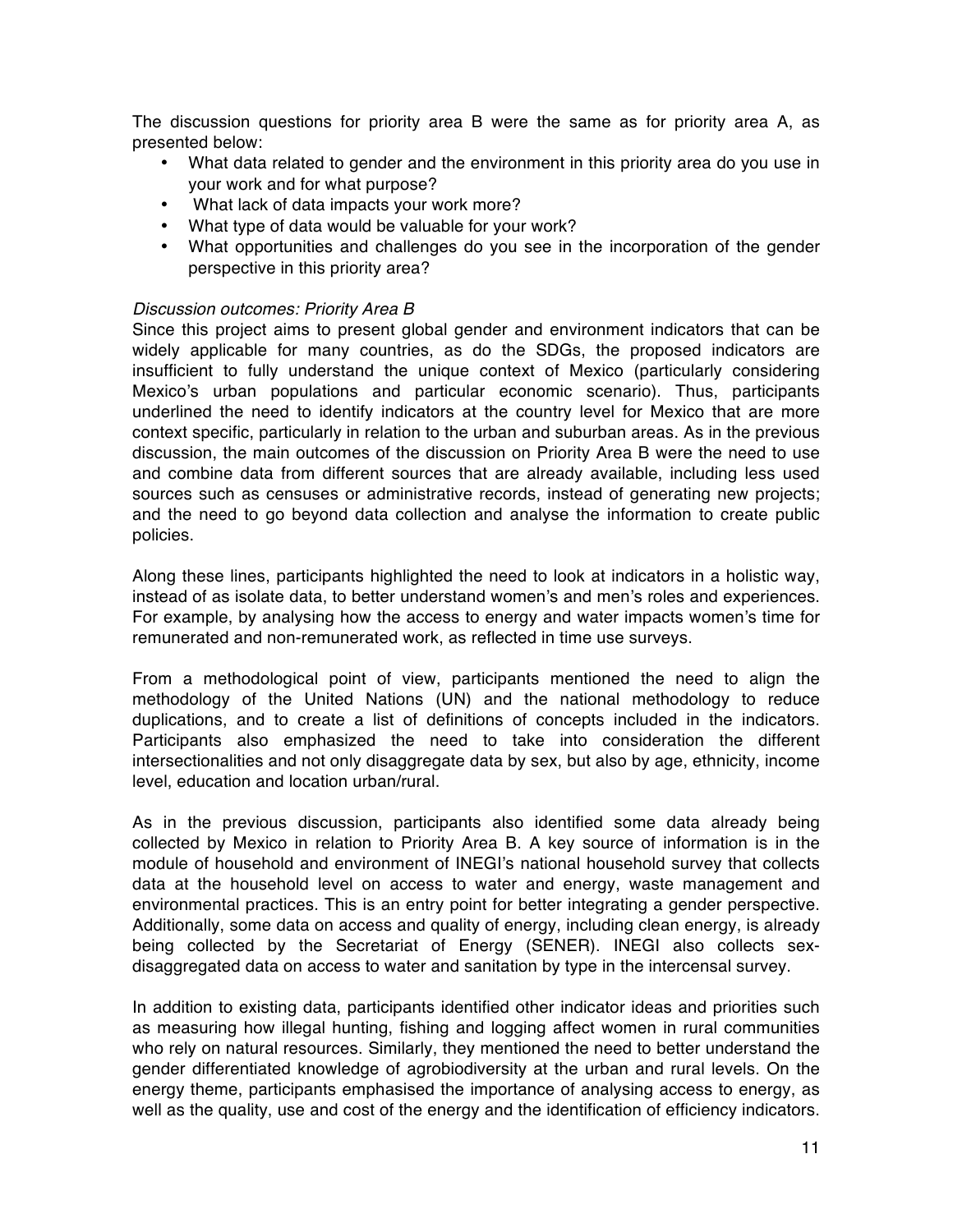Participants also suggested measuring the relationship between violence and access to water and energy.

Finally, participants suggested the need to utilize this workshop to clearly identify priority topics, entry points and indicators that could help Mexico measure the sustainable development and gender beyond the SDG indicators and organize future working groups or specific workshops on more technically challenging topics such as the mortality and morbidity due to environmental causes. In response to that, INEGI invited participants to a workshop coordinated by the specialized technical committee on households to learn more about the intercensal survey.

#### *Closing of Day 1*

Francisco Javier Jiménez Nava, Deputy Director General of Natural Resources and Environment (INEGI), was responsible for the closing of the first day of the workshop. He emphasized the need to go beyond the disaggregation by sex and support the development of indicators with a gender focus. Mr. Jiménez summarized some of the key take-aways from the discussions on Priority Areas A and B, such as the use of already existing data sources like the administrative registries, the improvement of existing indicators and the advancement in the methodologies and concepts of indicators. He also mentioned some of the indicator and priority ideas that were discussed, such as related to ecosystem services, clean energy, food deficiency and water quality.

### **6. Content of the Gender and Environment Statistics Workshop: Day 2**

The agenda for the second day was altered (see Agenda in Annex 1) in view of the interest and expertise of participants during the first day who suggested the need to create specific indicators for Mexico and proposed many ideas that were not included in the initial list of indicators, particularly with a more urban perspective. Therefore, the second day was divided into two sessions: the morning session was dedicated to the identification of at least two indicators per priority area, for Priority Areas A and B, and the afternoon session was dedicated to discussing what type of information is already being collected in relation to Priority Areas C and D and the identification of at least two indicators per priority area.

#### **6.1.Fifth Session: Indicators Proposal for priority areas A and B**

In the morning of day 2, participants were divided in the same groups as the day before (though groups 1 and 3 joined together based on attendance). Later in the morning more people came and joined their group from the previous day or the group of their preference.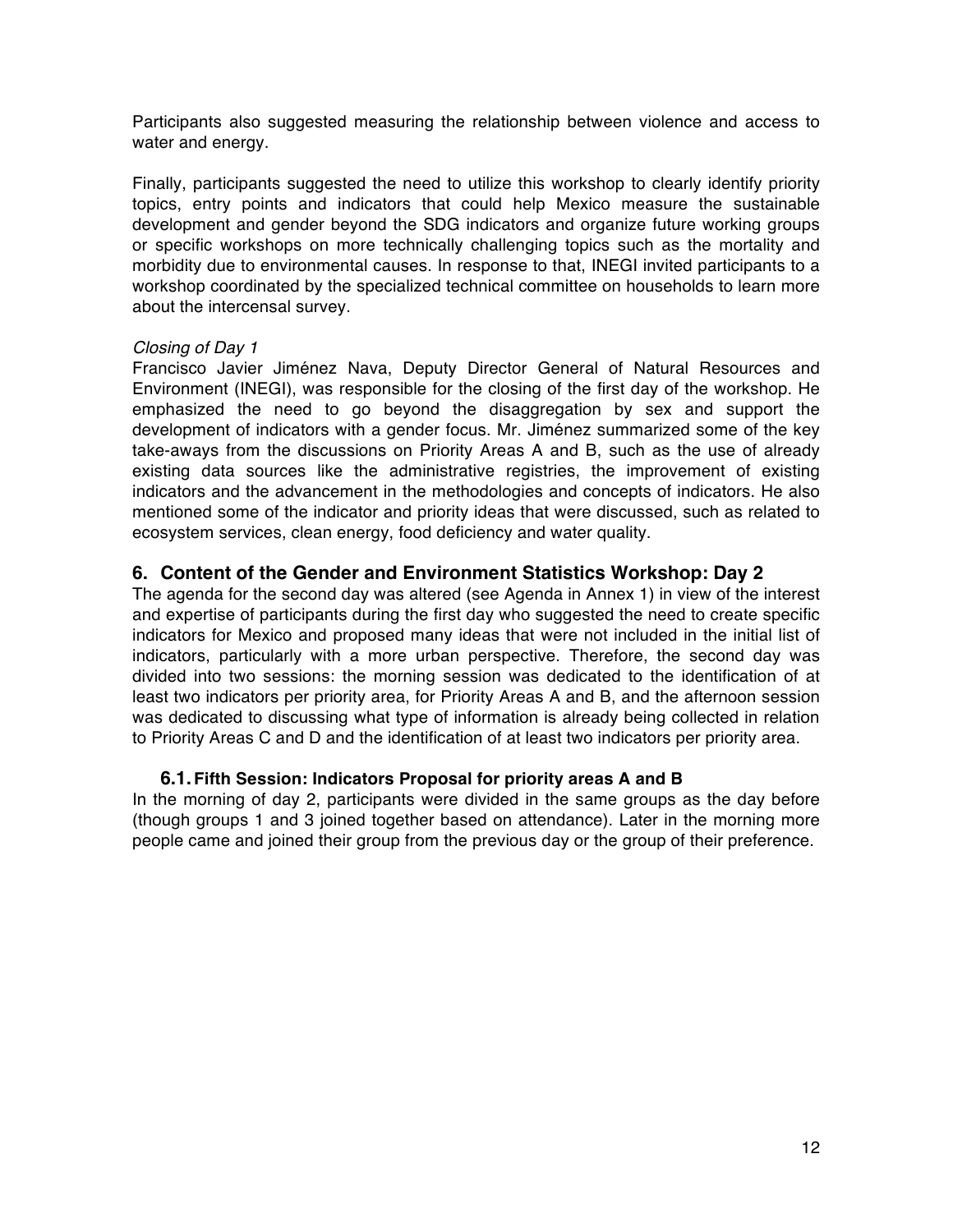

*Figure 4: Group discussion to identify indicators for priority area A and B*

The discussions and the reporting of the indicators were very enriching and helped strengthen the list of indicators proposed as part of the gender and environment statistics project, as well as the capacity of Mexico. Participants identified a total of 5 indicators for Priority Area A and 9 indicators for Priority Area B, based on the discussions of the first day.

A speaker from each group reported the indicators identified during the groups' discussions, and during the plenary session, participants refined the wording of the indicators for technical accuracy. It was agreed that the discussion on specificities related to methodology, concept definition and improvement of indicators could take place in a working group in the future.

*Table 3: Indicators proposed by Mexico for Priority Area A*

|    | Priority area A: Rights to land, natural resources and biodiversity                                         |  |
|----|-------------------------------------------------------------------------------------------------------------|--|
|    | Percentage of the population with water rights and land tenure by sex, age and type of tenure               |  |
|    | 2. Percentage of women with property, rights of use and representation in decision-making (Source RAN)      |  |
| З. | Percentage of legal instruments (general and regulatory) that regulate the exercise of the right to land,   |  |
|    | natural resources and biodiversity that have a gender focus, disaggregated by federal, state and municipal  |  |
|    | levels                                                                                                      |  |
| 4. | Percentage of women beneficiaries of public programmes of conservation and sustainable use of               |  |
|    | biodiversity                                                                                                |  |
|    | E Derections of wamen werking in extractive and non-extractive estimities for the use of netural resources. |  |

5. Percentage of women working in extractive and non-extractive activities for the use of natural resources (Source economic census)

Some of the indicator ideas proposed by participants were based on information and data already being collected by Mexico that could be adapted to include a gender perspective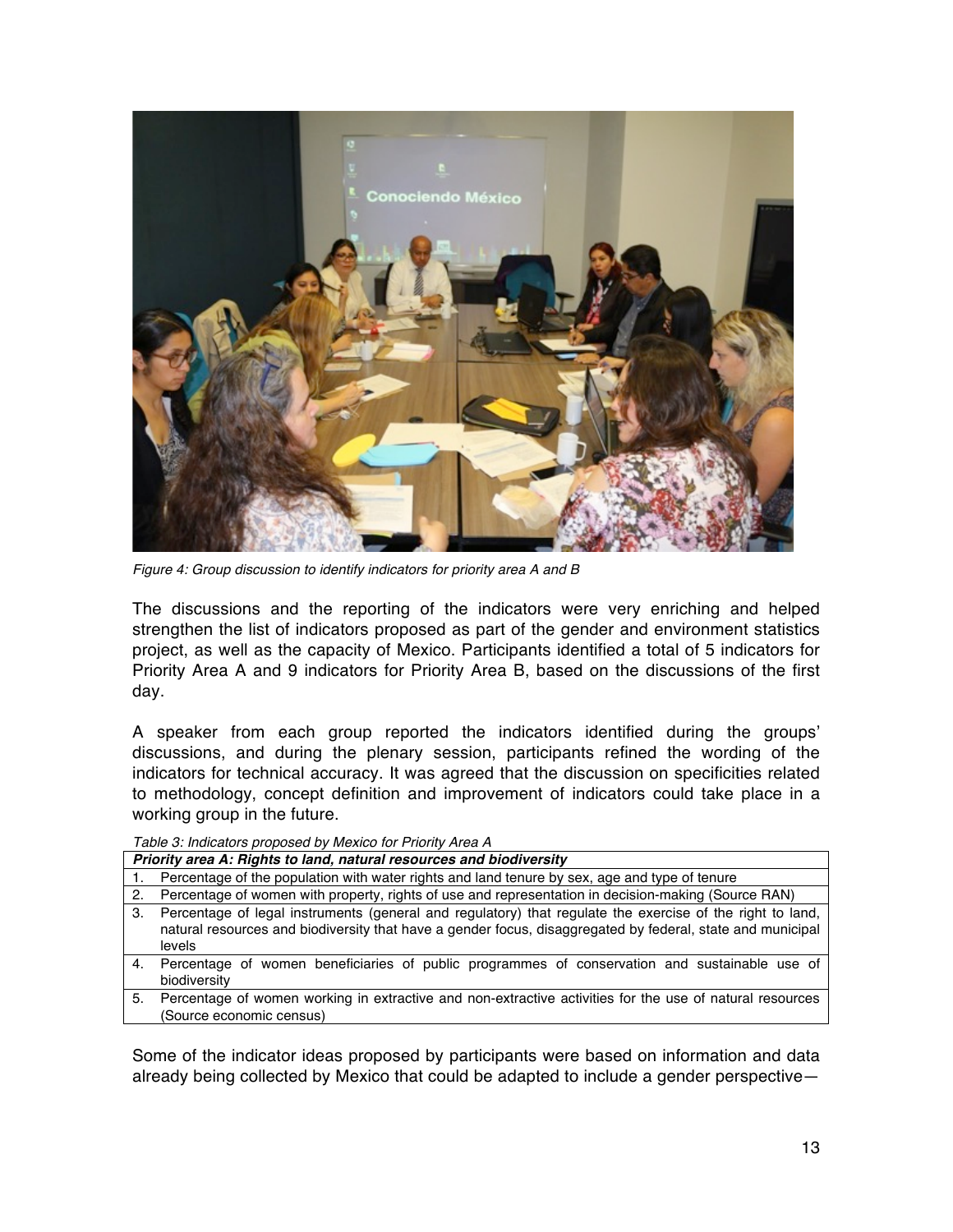for example, by disaggregating by sex the data on land tenure that is already being collected by the National Agrarian Registry (RAN).

In addition to identifying a list of five indicators, participants discussed the need to collect data at different levels: federal, state and municipal, when applicable, as in many cases data is only available at the federal level and does not reflect the differences between states. Complementarily, participants underscored the need to review and update the already existing indicators, to include a gender perspective when possible and refine them so as to they provide as much information as possible.

Finally, participants reiterated the need to analyse the data, including data that could be collected with the proposed indicators, to better understand reality and what the numbers mean.

*Table 4: Indicators proposed by Mexico for Priority Area B*

|    | Priority area B: Access to food, energy, water and sanitation                                                                                    |
|----|--------------------------------------------------------------------------------------------------------------------------------------------------|
|    | Percentage of population with food deficiency by sex (source: Intercensal survey, ENIGH)                                                         |
| 2. | Percentage of women with access to water                                                                                                         |
| 3. | Percentage of women with access to energy by source and type                                                                                     |
| 4. | Percentage of the population suffering from anaemia, obesity, diabetes by sex, age (source: Secretariat<br>of Health / SESAs)                    |
| 5. | Differentiated use of water by productive activities, and of social reproduction as well as services,<br>commerce and small enterprises          |
| 6. | Percentage of the population with an adequate diet by sex (source: ENSANUT)                                                                      |
| 7. | Access to energy goods (inputs) by type of household                                                                                             |
| 8. | Average time dedicated to domestic work in households without piped water or using firewood, by sex<br>(source: National Time Use Survey (ENUT)) |
| 9. | Average time dedicated to care in households without piped water or firewood use, by sex. (source:<br>ENUT)                                      |

As in Priority Area A, participants identified what sources of information already collect this information or could collect this information, or which secretariat(s) should be responsible for the collection of that type of information. Regarding access to natural resources, participants emphasized the need to differentiate between household consumption and productive work, as women may be responsible for collecting forest products and firewood for household consumption, while men collect them for selling.

In addition to the indicators proposed above, some other ideas and indicators were discussed during the plenary but were not included in the final list of indicators and should be discussed in a follow-up working group on these indicators. For example, comparing mortality and morbidity rates attributed to unsafe water, comparing unsafe sanitation and lack of hygiene with the municipalities that have sewage treatment, or the percentage of household spending dedicated to bottled water.

As in the previous session, participants also discussed the lack of data at different levels. For example, data on population suffering anaemia, obesity and diabetes is only available at the state level, but not at national level.

#### **6.2. Sixth Session: Discussion and identification of indicators for priority areas C and D**

For the discussion on Priority Areas C and D, participants were divided again in the three groups created the first day. Participants were asked to identify the data that was already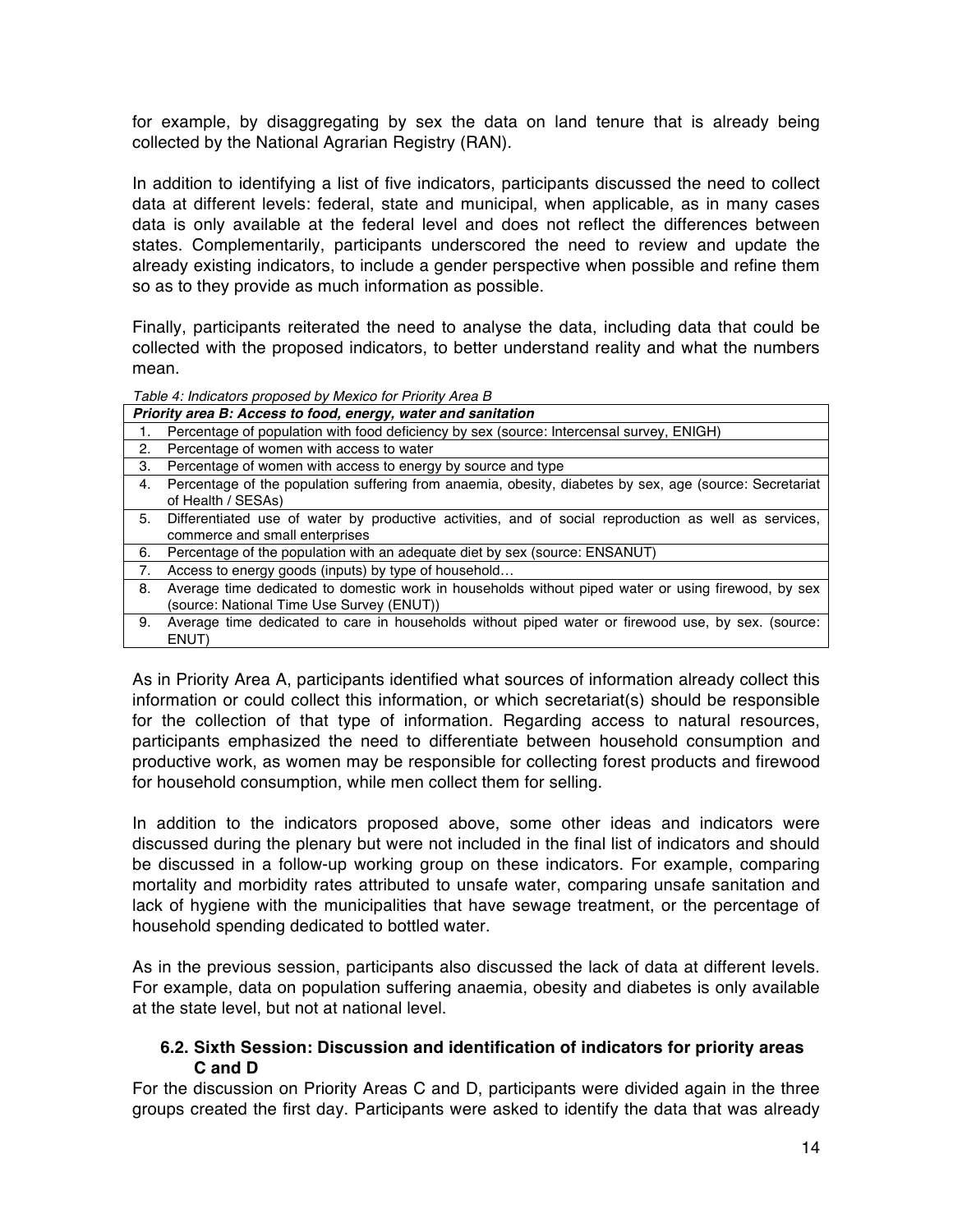being collected in relation to Priority Areas C and D and to propose new indicators for each.

*Table 5: Indicators proposed by Mexico for Priority Area C*

|    | Priority area C: Climate change, sustainable consumption and production, and health and wellbeing             |
|----|---------------------------------------------------------------------------------------------------------------|
|    | Percentage of the population beneficiary of programs for extreme events/disasters associated with climate     |
|    | change, by sex (Source: CONAGUA support for floods and droughts, by sex)                                      |
|    | 2. Rate of mortality and morbidity attributed to environmental causes (involuntary poisoning, air quality and |
|    | water quality) disaggregated by age and sex                                                                   |
|    | 3. Correlation between salinity in wells and hospital cases of eclampsia and pre-eclampsia by region.         |
| 4. | Women's perception of safety in public transport                                                              |
| 5. | Percentage of the population that has access to roads, by sex (3-5 km)                                        |
| 6. | Percentage of women with certified activities of sustainable and socially responsible production (Source:     |
|    | certifiers)                                                                                                   |
|    | 7. Percentage of women participating in the installation of photocells                                        |
| 8. | Percentage of women who receive subsidies for the installation of photocells                                  |
| 9. | Percentage of women participating in green jobs (source: SEMARNAT)                                            |

In priority area C, participants suggested some changes to the indicators proposed in the gender and environment statistics project. For indicator 12 on "Number of deaths, missing persons and directly affected persons attributed to weather-related disasters per 100,000 people, by sex", participants proposed changing 'climate variability' (that was how 'weather related events' was translated into Spanish) to 'hydrometeorological phenomena'. In Mexico, some information related to this indicator could be found in the Secretariat of the Interior (SEGOB), the National Center for Disaster Prevention (CENAPRED), the Fund for Social Development (FONDESO), and the Secretariat of Agrarian, Land, and Urban Development (SEDATU). Additionally, some information is already being collected by CONAGUA, in relation to subsidies received because of drought spells and floods, disaggregated by sex. In relation to climate change, participants also mentioned the atlas on climate change and health, developed by the National Institute of Public Health.

In order to measure climate change, one of the groups suggested the inclusion of to the vulnerability index that is collected by the Institute of Ecology and Climate Change (INECC) and is a combination of three indicators on exposition, sensibility and resilience. Data is available at the state and municipal level.

In relation to the proposed indicators in the project, participants also suggested deleting the term 'easy' in 'easy access' (convenient access in the English wording of this SDG indicator) in the indicator "Proportion of population that (a) has convenient access to public transport by location (urban/rural), sex, age and persons with disabilities; and (b) use public transport by location (urban/rural), sex, age and persons with disabilities". In relation to transportation, Margarita Velázquez, Director of the Regional Center for Multidisciplinary Investigations (CRIM), mentioned the survey origin-destination conducted by the Institute of Engineering with INEGI, conducted in the urban and suburban area of Mexico City and with sex-disaggregated information. Transportation was identified as a priority area in Mexico and participants suggested the possibility to combine and analyse the data from the origin-destination survey and time use surveys, also considering women's security perception in relation with public transportation.

To conclude, participants discussed the identification of indicators related to women's and men's participation in clean energy, such as photocells, the benefits they can received to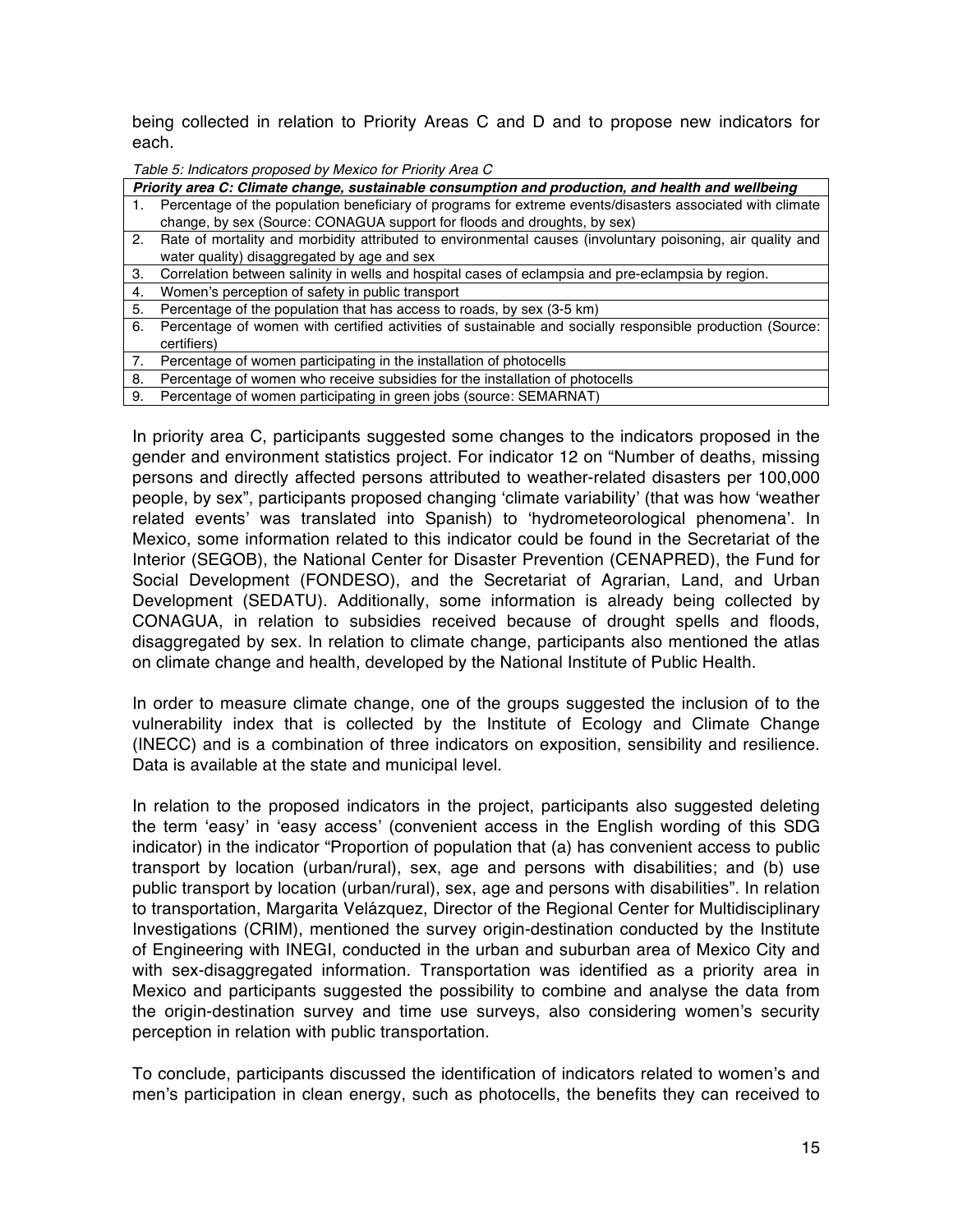install this type of energy and the jobs this type of infrastructure creates. Along these lines, SEMARNAT already has two indicators, one measuring the ecologic Gross Domestic Product (GDP) and the other one on green jobs, which could be disaggregated by gender.

*Table 6: Indicators proposed by Mexico for Priority Area D*

|    | Priority area D: Women in environmental decision-making                                                                                                                                                                              |
|----|--------------------------------------------------------------------------------------------------------------------------------------------------------------------------------------------------------------------------------------|
| 1. | Percentage of women who participate in the rural committees on water / forestry / land use / energy                                                                                                                                  |
| 2. | Percentage of Environmental Human Rights Defenders (EHRD), by sex, age, ethnicity and region (source:<br>CNDH)                                                                                                                       |
| 3. | Percentage of women in senior management positions in the environmental sector at the federal, state<br>and municipal levels                                                                                                         |
| 4. | Number and cause of claims for environmental damages before judicial or administrative instances, by sex<br>and age of the complainant                                                                                               |
| 5. | Percentage of women members of legislative chambers and respective commissions of the local, state<br>and federal congresses.                                                                                                        |
| 6. | Percentage of women in presidency and secretariat positions in environmental / agrarian commissions in<br>local and federal state congresses (water, agriculture, fisheries, forestry, climate change, urban<br>development, energy) |
| 7. | Percentage of women integrating environmental / agrarian commissions in the state and federal local<br>congresses (water, agriculture, fisheries, forestry, climate change, urban development, energy)                               |
| 8. | Number of legislative initiatives with gender and environmental perspectives presented and approved, and<br>sex of the person presenting them, in state and federal congresses. (CEAMEG)                                             |
| 9. | Percentage of women who participate in the assemblies of agrarian bodies                                                                                                                                                             |
|    | 10. Percentage of women members of the representative bodies that execute the decisions of the assembly of<br>agrarian body                                                                                                          |
|    | 11. Number of women educators in formal environmental education (source: SEMARNAT / SEP)                                                                                                                                             |
|    | 12. Percentage of women participating in civil protection committees                                                                                                                                                                 |
|    | 13. Number of women in decision-making positions in the industrial sector, by industrial branch                                                                                                                                      |
|    | 14. Percentage of women beneficiaries of credits, scholarships, support funds and trusts for sustainable<br>development projects                                                                                                     |

In priority area D, participants focused on women's participation and decision-making in the different management bodies of natural resources, at all levels and positions. Some of this information has already been collected by different organizations, for example the module on public workers in the National Census of Municipal Governments and Delegations (CNGMD).

Participants also mentioned the need to analyse and collect data on the role of indigenous women in decision-making, particularly in indigenous governance bodies. Some data on indigenous participation in decision-making can be found in the National Commission for the Development of Indigenous Peoples (CDI). Along these lines, participants reiterated the need to disaggregate the information by ethnicity and they underlined the importance to also include information on afro-descendant women and men. All the proposed indicators will need to be reviewed in a future working group to make sure all the intersectionalities such as gender, age or ethnicity are included in the indicators when possible.

## **6.3. Seventh Session: Priorities, challenges, agreements and next steps**

Before closing the workshop, participants were asked to rank the indicators proposed in the gender and environment statistics project. Each person could only choose three indicators and they had to make a tally mark in the selected indicator. It was agreed that the indicators proposed during the workshop would be further discussed in a working group.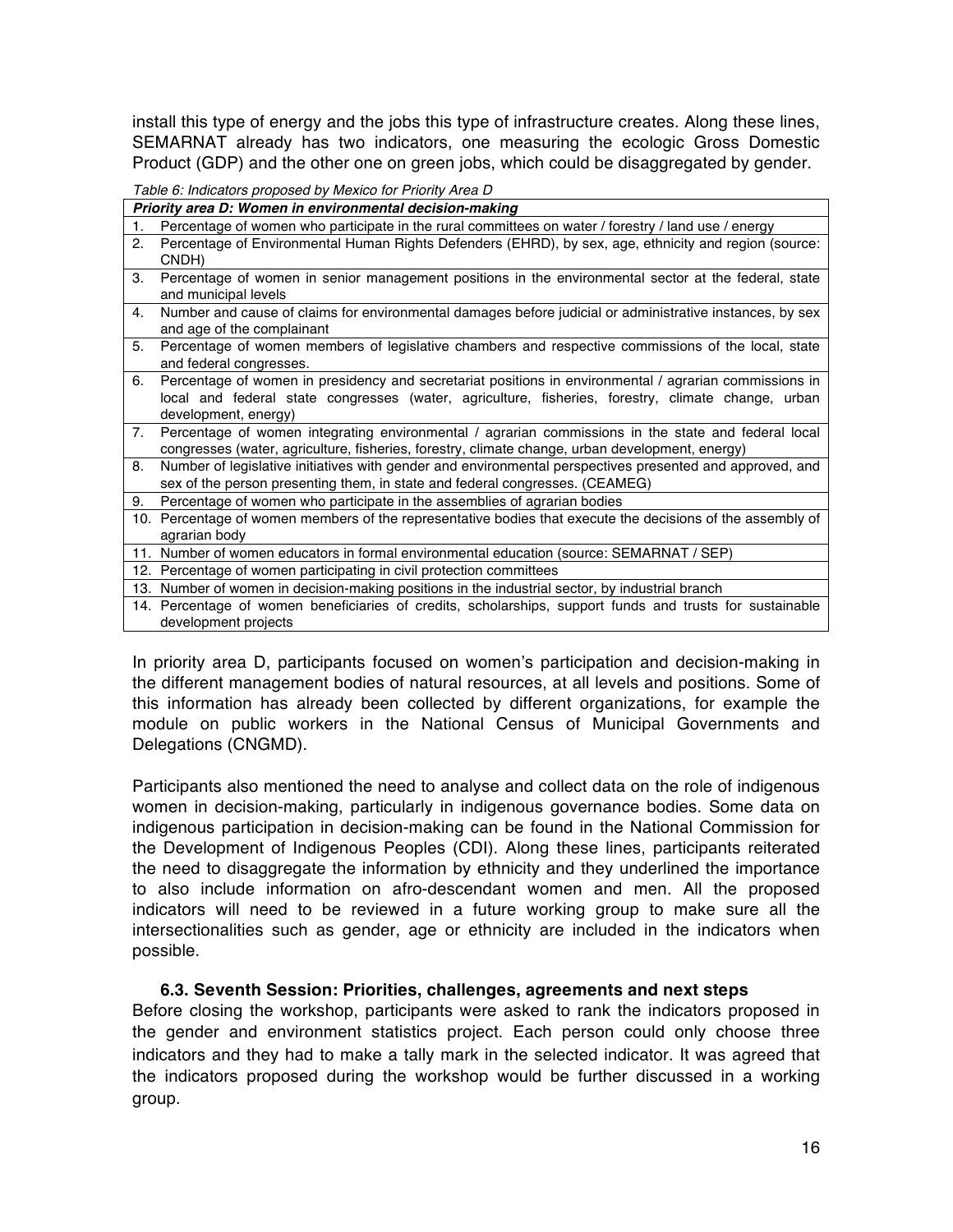

*Figure 5: Participants selecting their priority indicators from the list proposed in the project*

The ranking exercise showed that participants were interested in the four priority areas, as the four most voted indicators belonged each to a different one. Participants identified Indicator 2 on the proportion of agricultural population with ownership or secure rights over agricultural land, by sex (see Annex 3), as the highest priority, tied with nine votes with indicator 10 on access and use of improved sanitation, by type of household.

Climate change and disasters are also a priority in Mexico, and that was reflected in the selection of indicator 12 on the number of deaths, missing persons and directly affected persons attributed to weather-related events, similar to SDG indicator 11.5.1, which was selected as a priority by seven participants. The same number of participants also identified indicator 17 b, women in decision-making in communal land governance bodies, as their priority.

Finally, the fifth and sixth position were also tie as the same number of participants chose as priorities indicators 8 and 9 on access to and use of safely managed drinking water, and the time spent fetching water.

Overall, for participants, agricultural land ownership and women's participation in communal land governance bodies were the priorities in relation to women's rights and participation, while access to water and sanitation and time spent collecting water where the main priorities regarding access to natural resources. Finally, the main priority related to Priority Area C was climate change.

#### *Closing remarks*

During the workshop, participants mentioned several times the need to continue the discussion on the gender and environment indicators identified during the two-day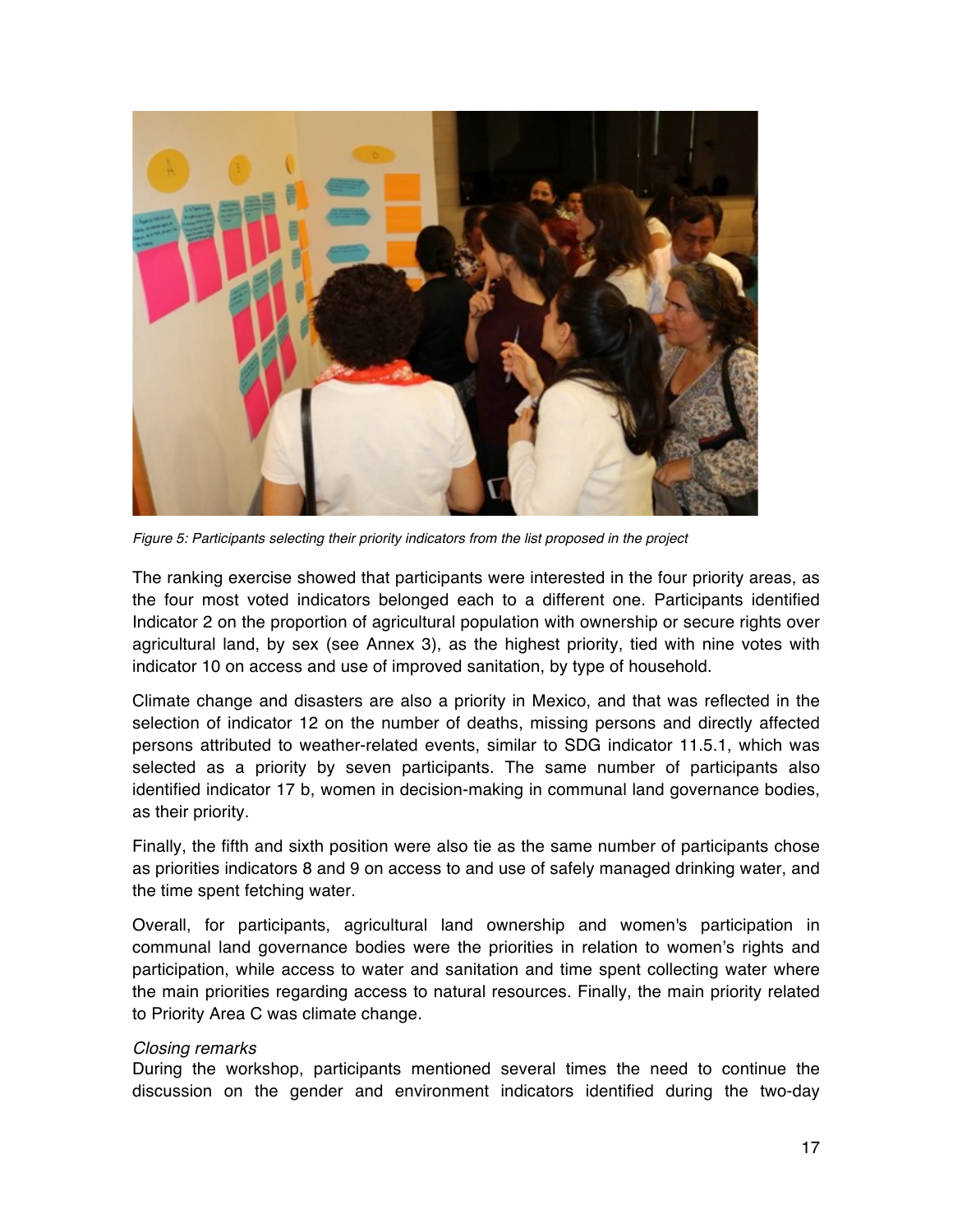workshop in a working group that would need to be created or in other workshops on a specific set of indicators.

Ms. Lorena Aguilar, IUCN, underlined the key role of INEGI in coordinating the creation of this working group and encourage participants to also plan on conducting analysis of the information that is already being collected to better understand Mexico's reality. To conclude, Ms. Aguilar expressed gratitude for the support of INEGI and UN Environment in this workshop and expressed her admiration for Mexico, as it is one of the leading countries in data collection and some of its indicators are not collected anywhere else. Ms. Aguilar asked for (and received) the permission of UN Environment and INEGI to present the draft list of indicators created by Mexico in a meeting to implement the Gender Action Plan of the United Nations Framework Convention on Climate Change (UNFCCC) that would take place the following week.

Ms. Dolores Barrientos, UN Environment Mexico, thanked INEGI for its hospitality and cooperation in this project and IUCN for selecting Mexico as one of the country case studies. She underlined the leading role of Mexico in the development of environment indicators in Latin America and emphasized the need to address gender across all areas, as requested by Agenda 2030, via collaborative work among ministries to be efficient and avoid duplications and competing agendas. Ms. Barrientos also mentioned the need to have clear, agreed, validated and transparent monitoring of the SDGs. To conclude, she offered the support of UN Environment and IUCN to give continuity to this project and the outcomes of this workshop in Mexico.

Ms. Paloma Merodio closed the workshop thanking IUCN and UN Environment for selecting Mexico as part of the project and the rest of participants, including INEGI members, for their contributions and work during the two days. She highlighted the novelty of a workshop to identify gender and environment indicators and the importance of continuing to work on these topics within the Specialized Technical Committees to follow up with the outcomes of this project. To conclude, Ms. Merodio opened the door to future collaborations to continue working on the proposed indicators by Mexico and to identify possible actions to move forward on the measurement of the gender and environment nexus.

## **7. Conclusions and next steps**

Mexico was invited to be part of this project due to its leading role in the development of indicators, including gender indicators, in Latin America. Participants from different secretaries, institutes and organizations shared useful information on the data being collected in Mexico in relation to the priority areas of the UN Environment and IUCN project. Additionally, they provided feedback to the indicators proposed in the project and identified entry points to adapt the list of indicators to Mexico's context. In this vein, the second day of the workshop was dedicated to the identification of indicators, either global or for Mexico, that were related to the priority areas of the project.

The identification of all these indicators was possible due to Mexico's capacity in the production of statistics, the already existing sources of information and, most importantly,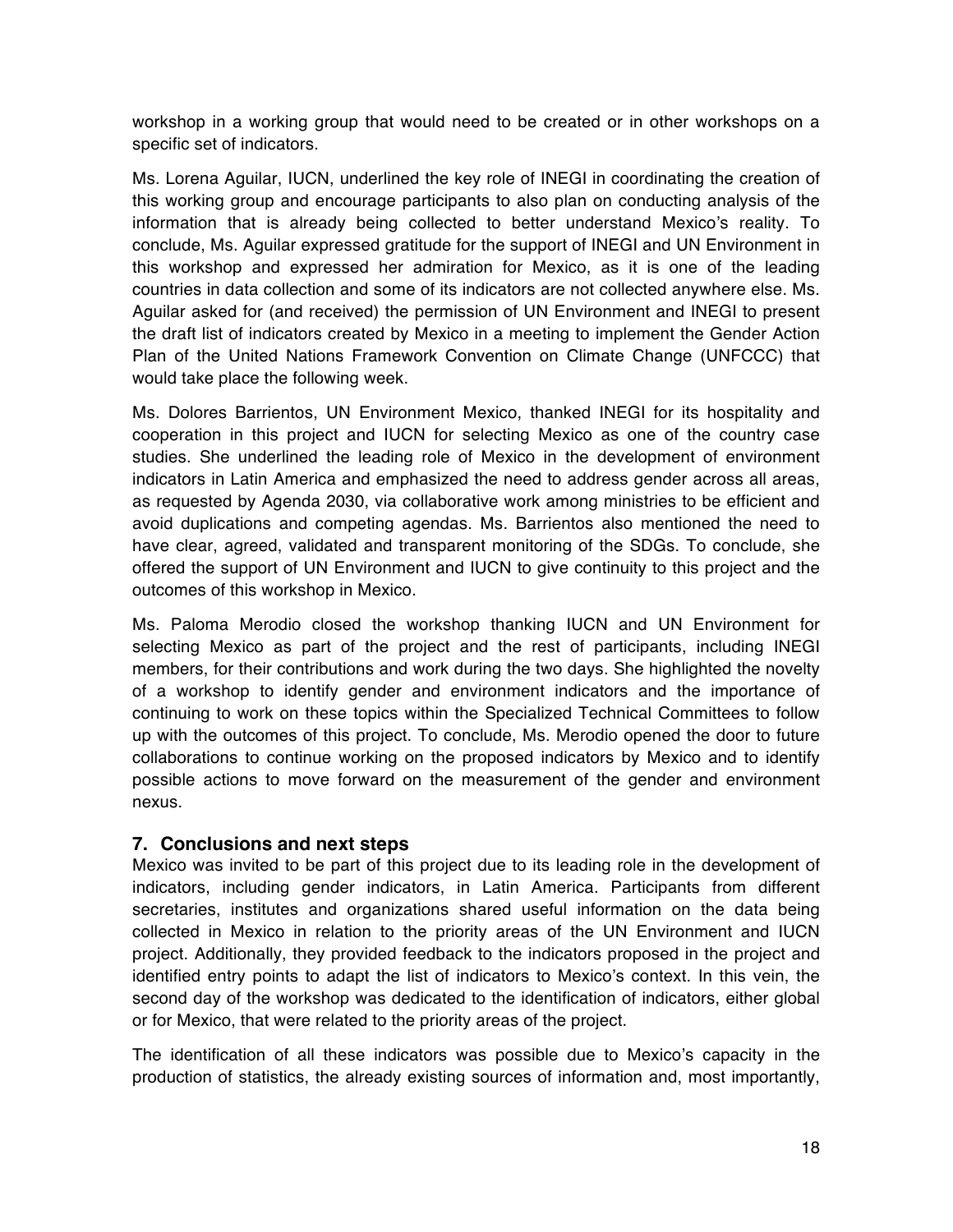that the participants in the workshop were experts in the field and the ones creating and working with these databases; their knowledge of the statistical system was essential.

Workshop outcomes greatly exceed initial expectations, as participants not only provided valuable information for the project, but also embraced the need to develop gender and environment indicators and committed to continue working on the list of indicators proposed during the workshop. The gender and environment nexus has been prioritized in the agenda of many secretaries and institutes and possible next steps could include the creation of a working group under the leadership of INEGI.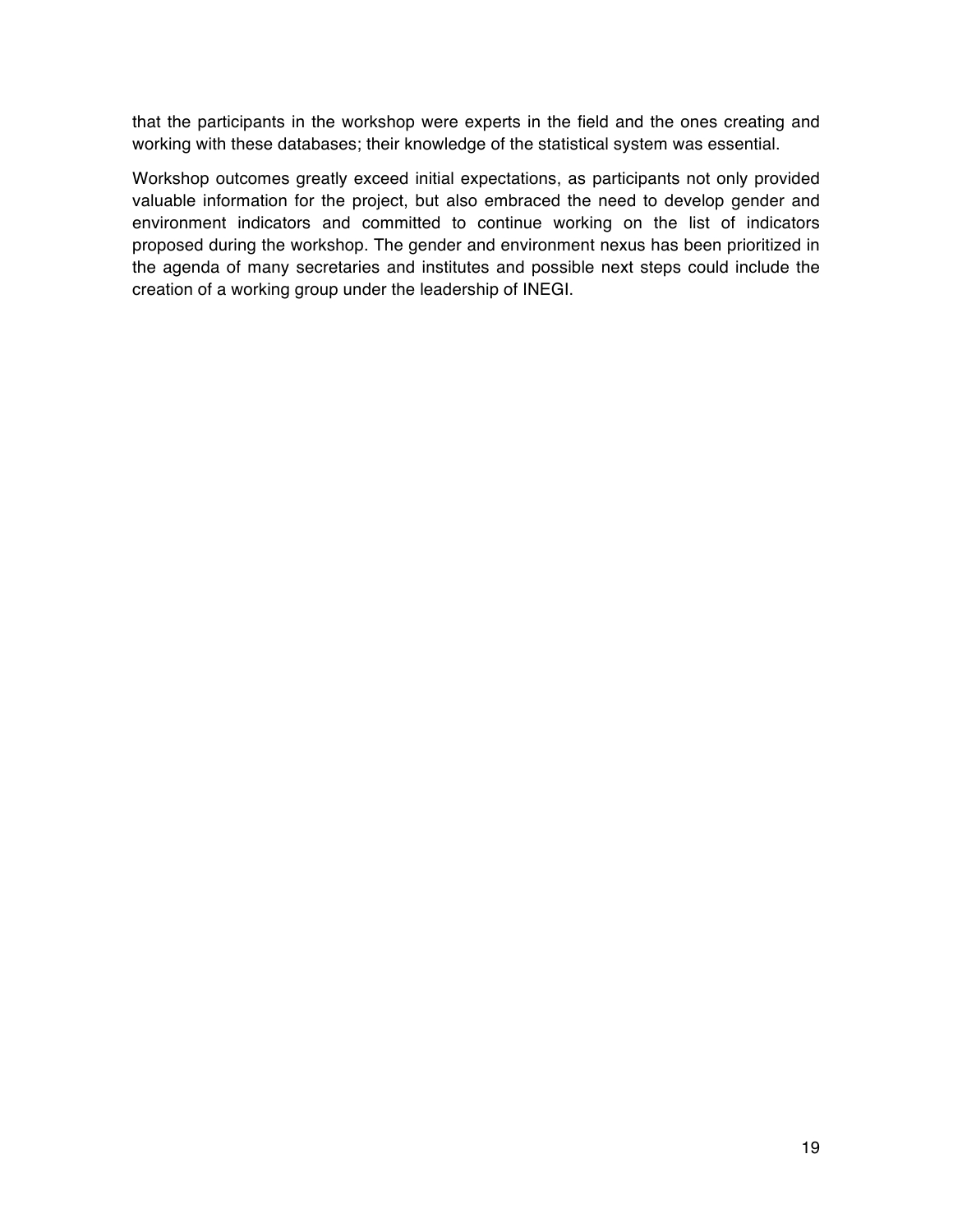



## **8. Annex 1: Agenda**

| Monday, 23 April 2018                                                                                                                  |                                                                                                  |  |
|----------------------------------------------------------------------------------------------------------------------------------------|--------------------------------------------------------------------------------------------------|--|
| <b>Participants Registration</b>                                                                                                       | 8:30-09.00 UICN (Laura Sabater)                                                                  |  |
|                                                                                                                                        | Morning Session 9:00-10:40<br><b>High-Level Session</b>                                          |  |
|                                                                                                                                        | Moderator: Paloma Merodio Gómez, Vice President of Geographic Information, Environment and       |  |
|                                                                                                                                        | Territorial and Urban Planning, INEGI                                                            |  |
| 9.00-09:45                                                                                                                             | <b>Welcoming Remarks</b>                                                                         |  |
|                                                                                                                                        | Enrique de Alba Guerra: Vice President of Demographic and Social                                 |  |
|                                                                                                                                        | Information, INEGI                                                                               |  |
|                                                                                                                                        | Lorena Aguilar: Director a.i. Global Programme on Governance and Rights<br>٠                     |  |
|                                                                                                                                        | and Senior Global Gender Advisor, IUCN                                                           |  |
|                                                                                                                                        | Rodolfo Lacy Tamayo: Deputy Secretary of Planning and Environmental<br>٠<br>Policy, SEMARNAT     |  |
|                                                                                                                                        | Dolores Barrientos: UN Environment representative in Mexico<br>٠                                 |  |
|                                                                                                                                        | María Amparo Martinez Arroyo: Director General of the National Institute of                      |  |
|                                                                                                                                        | Ecology and Climate Change, INECC                                                                |  |
| 09:45-10:00                                                                                                                            | <b>IUCN - UN Environment Project</b>                                                             |  |
|                                                                                                                                        | Itzá Castañeda (IUCN)                                                                            |  |
| 10:00-10:15                                                                                                                            | Value of the gender-responsive approach for sustainable development                              |  |
|                                                                                                                                        | Lorena Aguilar (IUCN)<br>٠                                                                       |  |
| 10:15-10:25                                                                                                                            | Group photo                                                                                      |  |
| 10:25-10:40                                                                                                                            | <b>Break</b>                                                                                     |  |
|                                                                                                                                        | Second Session 10:40-12:00 Nexus Environment, gender and indicators                              |  |
|                                                                                                                                        | Moderator: Francisco Jiménez Nava - INEGI                                                        |  |
| 10:40-11:00                                                                                                                            | <b>Gender and Environment Nexus</b>                                                              |  |
|                                                                                                                                        | Leonor Paz Gómez, Director of Concept Design, INEGI<br>٠                                         |  |
|                                                                                                                                        | Carlos Guerrero Elemen, Director General Geography and Environment,<br>٠                         |  |
|                                                                                                                                        | <b>INEGI</b>                                                                                     |  |
| 11:00-11:10                                                                                                                            | Ana Laura Pineda, Director General of Evaluation and Statistics Development,<br><b>INMUJERES</b> |  |
| 11:10-11:30                                                                                                                            | Agenda 2030 and its implementation in Mexico                                                     |  |
|                                                                                                                                        | Enrique Ordaz, Director General of Integration and Analysis of Information                       |  |
|                                                                                                                                        | (INEGI) and Chair of the SDG Expert Group                                                        |  |
| 11:30-12:00                                                                                                                            | Presentation of priority areas and the initial list of indicators                                |  |
|                                                                                                                                        | Laura Sabater (IUCN)                                                                             |  |
| Third Session 12:00-14:00 Priority Area A: Right to land, natural resources and biodiversity                                           |                                                                                                  |  |
| Moderator: Arturo Flores Martínez (SEMARNAT)                                                                                           |                                                                                                  |  |
| 12.00-12:10                                                                                                                            | Introduction and group formation                                                                 |  |
| 12.10-13.30                                                                                                                            | Analysis and discussion in groups                                                                |  |
| 13.30-14.00                                                                                                                            | Reporting and plenary discussion                                                                 |  |
| 14:00-15:00<br>Lunch                                                                                                                   |                                                                                                  |  |
| Fourth Session 15:00-17:00 Priority Area B: Access to food, energy, water and sanitation<br>Moderator: Adriana Oropeza Literas (INEGI) |                                                                                                  |  |
| 15:00-16:30                                                                                                                            | Analysis and discussion in groups                                                                |  |
| 16:30-17:00                                                                                                                            |                                                                                                  |  |
| Closing 17:00-17:30                                                                                                                    | Reporting and plenary discussion                                                                 |  |
| Moderator: Francisco Jiménez Nava (INEGI)                                                                                              |                                                                                                  |  |
|                                                                                                                                        |                                                                                                  |  |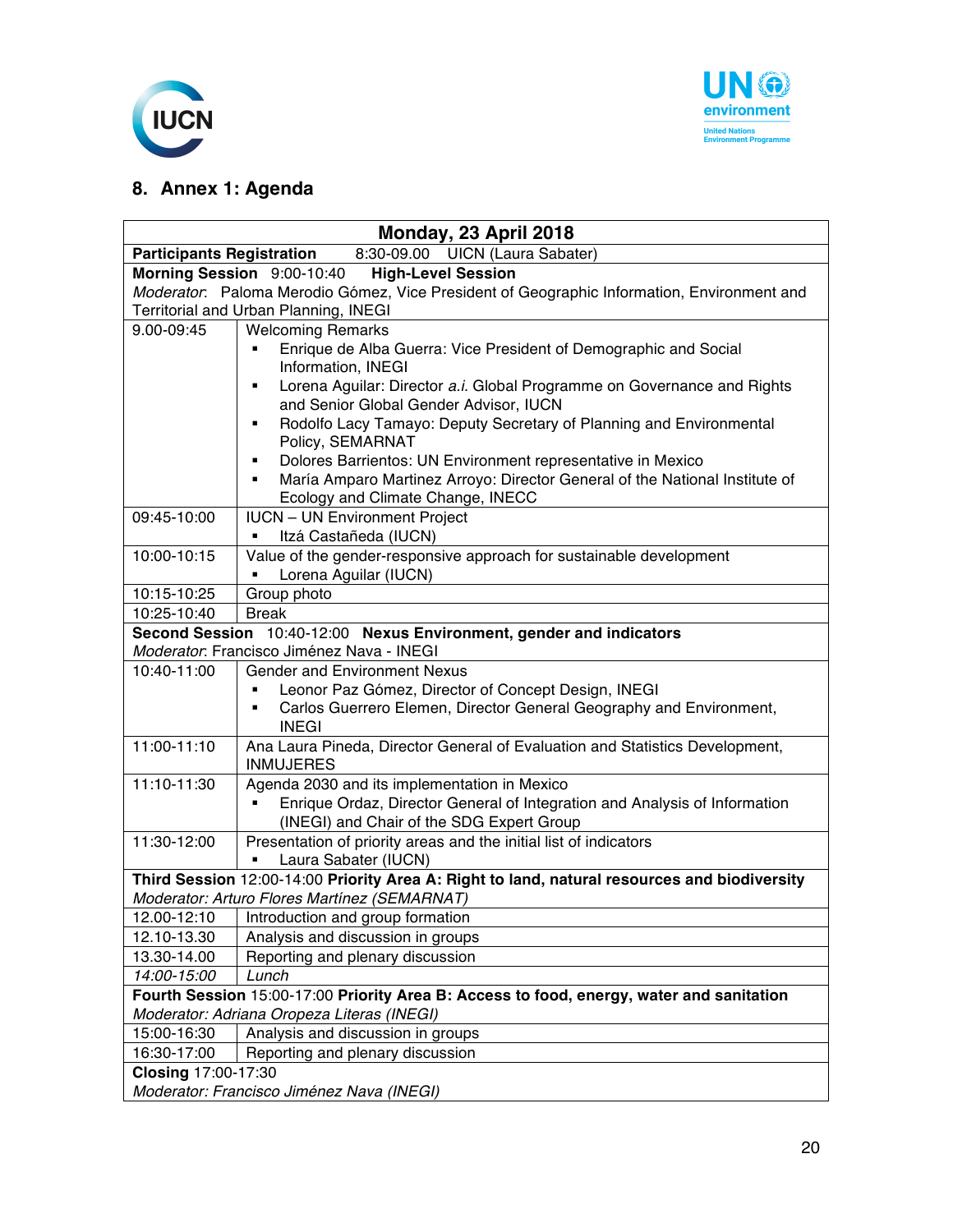|                                                                                        | Tuesday, 24 April 2018                                                                 |  |  |
|----------------------------------------------------------------------------------------|----------------------------------------------------------------------------------------|--|--|
|                                                                                        | <b>Registration of participants</b><br>08:45-09:00 Laura Sabater (IUCN)                |  |  |
|                                                                                        | Welcome for Day 2 and Takeaways from Day 1 09:00-09:30 Lorena Aguilar (IUCN)           |  |  |
|                                                                                        | Fifth Session 9:30-11:00 Indicators proposal for Priority Areas A and B                |  |  |
| Moderator: IUCN                                                                        |                                                                                        |  |  |
| $9:30-10:40$                                                                           | Reporting and plenary discussion                                                       |  |  |
| 10:40-11:00                                                                            | Discuss in groups                                                                      |  |  |
|                                                                                        | Sixth Session 12:00-14:00 Priority Area C: Climate change, sustainable consumption and |  |  |
| production, health and well-being and Priority Area D: Women in environmental decision |                                                                                        |  |  |
| making at all levels                                                                   |                                                                                        |  |  |
|                                                                                        | Moderators: Georgina Alcantar (SEMARNAT) and Jesarela López Aguilar (INEGI)            |  |  |
| 12:00-12:10                                                                            | Introduction and group formation                                                       |  |  |
| 12:10-13:00                                                                            | Analysis and discussion in groups                                                      |  |  |
| 13:00-13:50                                                                            | Reporting and plenary discussion                                                       |  |  |
| 14:00-15:00                                                                            | Lunch                                                                                  |  |  |
| Seventh Session 15.00 - 17.00 Priorities, challenges, agreements and next steps        |                                                                                        |  |  |
| <b>Moderator: IUCN</b>                                                                 |                                                                                        |  |  |
| 15:00-15:15                                                                            | Priorities exercise                                                                    |  |  |
|                                                                                        | Itzá Castañeda (IUCN)                                                                  |  |  |
| 15:15-15:30                                                                            | Discussion of the results of the priorities exercise                                   |  |  |
|                                                                                        | Lorena Aguilar (IUCN)                                                                  |  |  |
| 15:30-15:45                                                                            | Best practices, main challenges and next steps INEGI                                   |  |  |
| Closing 15:45-16:00                                                                    |                                                                                        |  |  |
|                                                                                        | Moderator: Paloma Merodio Gómez (INEGI)                                                |  |  |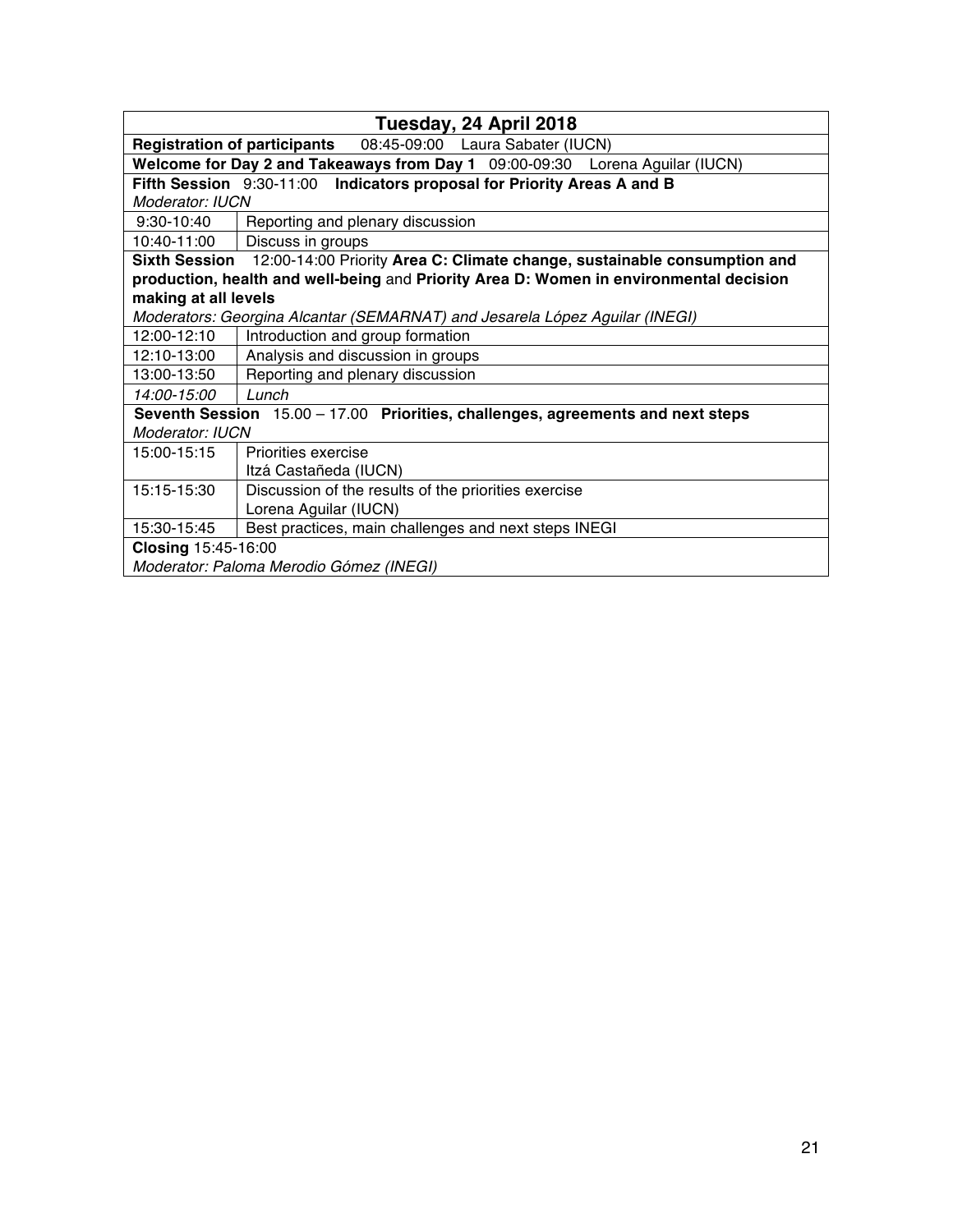



## **9. Annex 2: List of Participants**

## **23 April**

| <b>Name</b>                             | Organization                                                                                                                                           |
|-----------------------------------------|--------------------------------------------------------------------------------------------------------------------------------------------------------|
| Mtra. Paloma Merodio Gómez              | Vice President of Geographic Information, Environment<br>and Territorial and Urban Planning, National Institute of<br>Statistics and Geography (INEGI) |
| Dr. Enrique de Alba Guerra              | Vice President of Demographic and Social Information,<br><b>INEGI</b>                                                                                  |
| Ms. Dolores Barrientos Alemán           | UN Environment Representative in Mexico                                                                                                                |
| Dra. María Amparo Martínez Arroyo       | Director General National Institute of Ecology and Climate<br>Change (INECC)                                                                           |
| Dr. Enrique Ordaz López                 | Director General of Integration, Analysis and Investigation,<br><b>INEGI</b>                                                                           |
| Dr. Arturo Flores Martínez              | Director General of Statistics and Environment Information,<br>Secretary of Environment and Natural Resources<br>(SEMARNAT)                            |
| Mtro. Héctor Macías Cuesta              | In charge of the office of the General Directorate of<br>Regional Development, Secretary of Agrarian, Territorial<br>and Urban Development (SEDATU)    |
| Lic. Jésica E. Tapia Reyes              | Director of Information Monitoring, SEDATU                                                                                                             |
| Ms. Liliana del Villar Arias            | Deputy Director of Finance and Investment, SEDATU                                                                                                      |
| Ms. Teresa Guerra Favela                | <b>UN Women Programmes Associate</b>                                                                                                                   |
| Lic. Jorge Gustavo Tenorio Sandoval     | Director of Strategic Analysis, Service Agrifood and<br><b>Fisheries Information (SIAP)</b>                                                            |
| Lic. Griselda Medina Laguna             | Deputy Manager of Management and Evaluation of<br>Projects with External Credit, National Commission of<br>Water (CONAGUA)                             |
| Dra. Leonor Paz Gómez                   | Director of Conceptual Design, INEGI                                                                                                                   |
| Mtra. María Antonieta Rascón<br>Córdova | Director of Gender Equality and Non-Discrimination unit,<br>Secretary of Energy (SENER)                                                                |
| Geog. Clotilde Arellano Molina          | Director of Geomatics, SEMARNAT                                                                                                                        |
| Mtra. Georgina Alcantar López           | Director of Environment Statistics, SEMARNAT                                                                                                           |
| Mtra. Alejandra González Gutiérrez      | Deputy Director of Analysis and Integration, SEMARNAT                                                                                                  |
| Lic. Erika Zavala Oropeza               | Director of Gender Equality, SEMARNAT                                                                                                                  |
| Mtra. Erika Zamora Ramos                | Deputy Director of Evaluation and Finance Protection,<br>Secretary of Health (SALUD)                                                                   |
| Dr. Salvador Sánchez-Colón              | Co-Director Natural Capital Accounting and Valuation of<br>Ecosystem Services, UN Statistics Division (UNSD)<br>Mexico Project                         |
| Mtro. Camilo de la Garza Guevara        | Adviser Mexican-German Climate Change Alliance,<br>Adaptation Component, German Development Agency<br>(GIZ)                                            |
| Dra. Margarita Velázquez Gutiérrez      | Director of the Regional Centre for Multidisciplinary<br>Investigations, National Autonomous University of Mexico<br>(CRIM-UNAM)                       |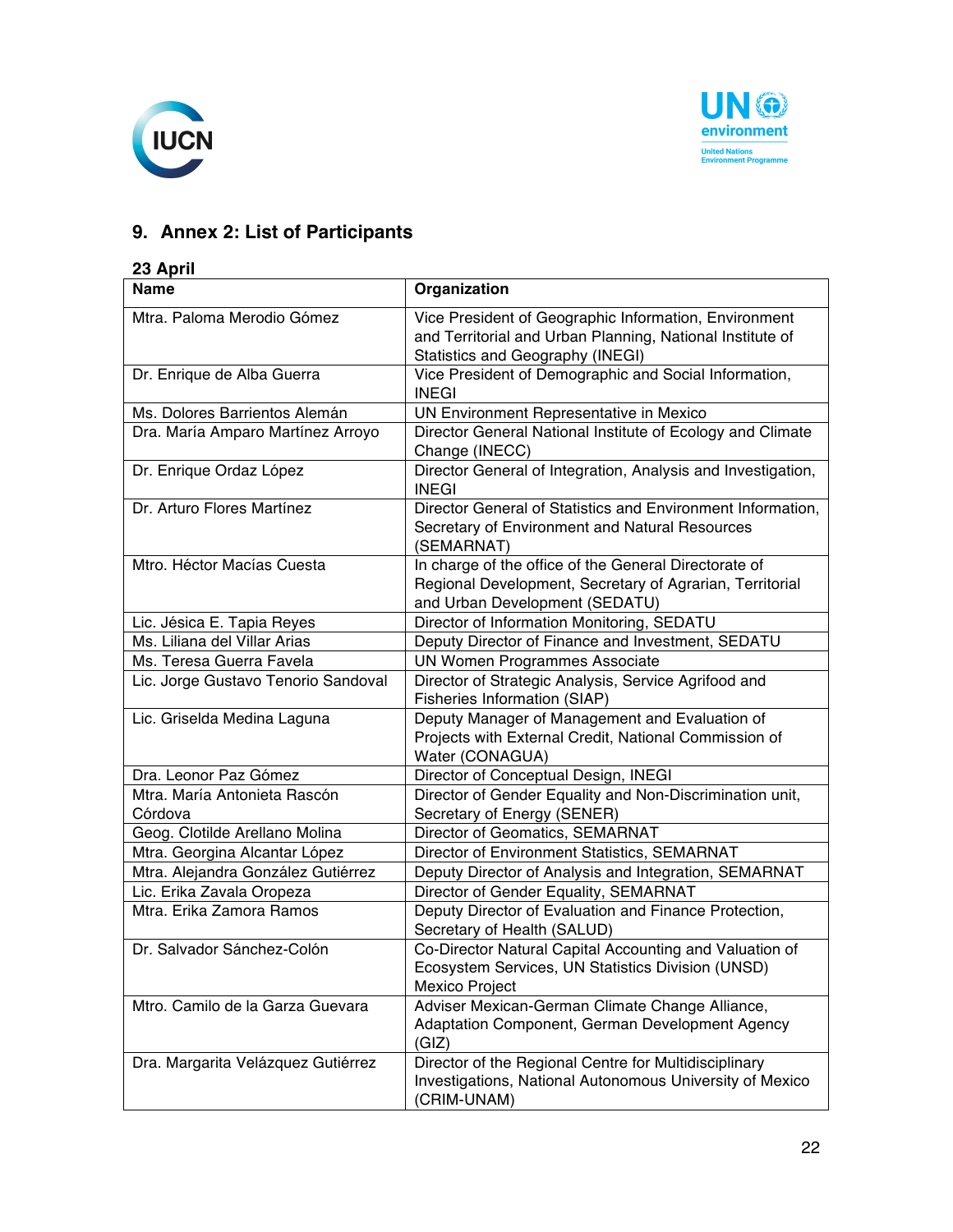| Lic. María Guadalupe Martínez Yáñez | Director of the Advisory department, National Agrarian  |
|-------------------------------------|---------------------------------------------------------|
|                                     | Registry (RAN)                                          |
| Mr. Francisco Javier Jiménez Nava   | Deputy Director General of Natural Resources and        |
|                                     | Environment, INEGI                                      |
| Ms. Adriana Oropeza Lliteras        | Director of Technical Coordination                      |
| Ms. Jesarela López Aguilar          | Director of Analysis and Management of the Subsystem    |
| Mtra. Ana Laura Pineda              | Director General of Statistics, Information and Gender  |
|                                     | Capacitation, National Institute of Women (INMUJERES)   |
| Ms. María Eugenia Medina            | Director of Gender Statistics, INMUJERES                |
| Mr. Alejandro Cano                  | Deputy Director of Statistics Analysis, INMUJERES       |
| Ing. Orlando Jaimes Martínez        | Deputy Manager of Water Planning, CONAGUA               |
| Ing. José Guevara Miranda           | Project Manager, CONAGUA                                |
| Ms. Griselda Franco Piedra          | Consultant                                              |
| Lic. Thanya Sophia Crespo Toledo    | Environmental Analyst, INEGI                            |
| Ms. Lorena Aguilar                  | Director a.i. Global Programme on Governance and Rights |
|                                     | (GPGR) and Senior Global Gender Advisor, International  |
|                                     | Union for Conservation of Nature (IUCN - GPGR)          |
| Ms. Itzá Castañeda                  | Consultant, IUCN - GPGR                                 |
| Ms. Laura Sabater Zamora            | Consultant, IUCN - GPGR                                 |
| Ms. María Zorrilla                  | Coordinator of Implementation of National Biodiversity  |
|                                     | Strategy, National Commission for the Knowledge and Use |
|                                     | of Biodiversity (CONABIO)                               |
| Geog. Carlos Guerrero Elemen        | Director General of Geography and Environment, INEGI    |
| Johan Stefanno Torres Famania       | Chief of Systems, CONAGUA                               |
| Ms. Yeeun Cho                       | Investigator, UN Environment Mexico                     |
| Vannesa Moreno                      | Chief of Department, INEGI                              |
| Eréndira Arteaga Botello            | Deputy Manager of Management Support, CONAGUA           |
| Byanka Barbosa López                | Liaison, INEGI                                          |
| Yazmín Eréndira Vicario Marín       | Chief of Department, INEGI                              |
| Shellsea A. Becerra Espinosa        | Liaison, INEGI                                          |
| José Guillermo Castillo             | Director of Area, INEGI                                 |
| Leticia Deschamps                   | Coordinator of Projects, Inter-American Institute for   |
|                                     | Cooperation on Agriculture IICA                         |
| Luciana Ludlow Paz                  | Specialist Territorial Governance, IUCN Mexico          |
|                                     |                                                         |
| Silvio Simonit                      | Coordinator of Operations, IUCN Mexico                  |

## **24 April**

| <b>Name</b>                         | Organization                                              |
|-------------------------------------|-----------------------------------------------------------|
| Mtra. Paloma Merodio Gómez          | Vice President of Geographic Information, Environment     |
|                                     | and Territorial and Urban Planning, National Institute of |
|                                     | Statistics and Geography (INEGI)                          |
| Ms. Dolores Barrientos Alemán       | UN Environment Representative in Mexico                   |
| Lic. Jésica E. Tapia Reyes          | Director of Information Monitoring, SEDATU                |
| Ms. Liliana del Villar Arias        | Deputy Director of Finance and Investment, SEDATU         |
| Lic. Jorge Gustavo Tenorio Sandoval | Director of Strategic Analysis, Service Agrifood and      |
|                                     | Fisheries Information (SIAP)                              |
| Mtra. María Antonieta Rascón        | Director of Gender Equality and Non-Discrimination unit,  |
| Córdova                             | Secretary of Energy (SENER)                               |
| Geog. Clotilde Arellano Molina      | Director of Geomatics, SEMARNAT                           |
| Mtra. Georgina Alcantar López       | Director of Environment Statistics, SEMARNAT              |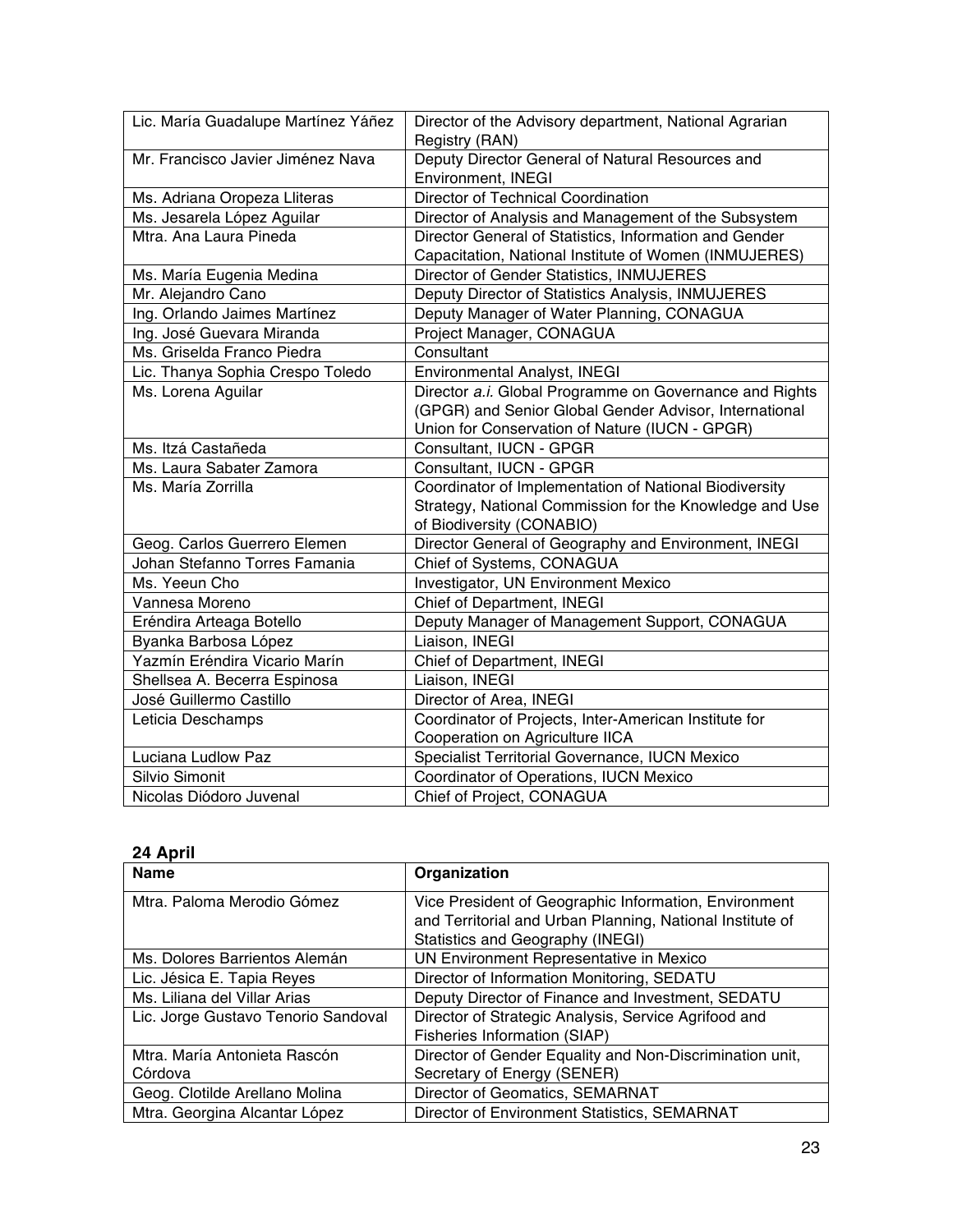| Mtra. Alejandra González Gutiérrez  | Deputy Director of Analysis and Integration, SEMARNAT    |
|-------------------------------------|----------------------------------------------------------|
| Lic. Erika Zavala Oropeza           | Director of Gender Equality, SEMARNAT                    |
| Mtra. Erika Zamora Ramos            | Deputy Director of Evaluation and Finance Protection,    |
|                                     | Secretary of Health (SALUD)                              |
| Dra. Margarita Velázquez Gutiérrez  | Director of the Regional Centre for Multidisciplinary    |
|                                     | Investigations, National Autonomous University of Mexico |
|                                     | (CRIM-UNAM)                                              |
| Lic. María Guadalupe Martínez Yáñez | Director of the Advisory department, National Agrarian   |
|                                     | Registry (RAN)                                           |
| Mr. Francisco Javier Jiménez Nava   | Deputy Director General of Natural Resources and         |
|                                     | Environment, INEGI                                       |
| Ms. Adriana Oropeza Lliteras        | Director of Technical Coordination                       |
| Ms. Jesarela López Aguilar          | Director of Analysis and Management of the Subsystem     |
| Mr. Alejandro Cano                  | Deputy Director of Statistics Analysis, INMUJERES        |
| Ing. Orlando Jaimes Martínez        | Deputy Manager of Water Planning, National Commission    |
|                                     | of Water (CONAGUA)                                       |
| Ing. José Guevara Miranda           | Project Manager, CONAGUA                                 |
| Ms. Griselda Franco Piedra          | Consultant                                               |
| Dra. Celine Jacquin                 | Manager of Investigation and Applied Development, World  |
|                                     | Resources Institute (WRI)                                |
| Lic. Thanya Sophia Crespo Toledo    | Environmental Analyst, INEGI                             |
| Ms. Lorena Aguilar                  | Director a.i. Global Programme on Governance and Rights  |
|                                     | (GPGR) and Senior Global Gender Advisor, International   |
|                                     | Union for Conservation of Nature (IUCN - GPGR/ Global    |
|                                     | Gender Office, GGO)                                      |
| Ms. Itzá Castañeda                  | Consultant, IUCN GGO                                     |
| Ms. Laura Sabater Zamora            | Consultant, IUCN GGO                                     |
| Ms. María Zorrilla                  | Coordinator of Implementation of National Biodiversity   |
|                                     | Strategy, National Commission for the Knowledge and Use  |
|                                     | of Biodiversity (CONABIO)                                |
| Mr. Johan Stefanno Torres Famania   | Chief of Systems, CONAGUA                                |
| Ms. Yeeun Cho                       | Investigator, UN Environment Mexico                      |
| Ms. Laura Bolañas Sánchez           | <b>INEGI</b>                                             |
| Ms. Byanka Barbosa López            | Liaison, INEGI                                           |
| Ms. Yazmín Eréndira Vicario Marín   | Chief of Department, INEGI                               |
| Ms. Shellsea A. Becerra Espinosa    | Liaison, INEGI                                           |
| Mr. Andrés López                    | Personal Secretary, INEGI                                |
| Ms. Luciana Ludlow Paz              | Specialist Territorial Governance, IUCN Mexico           |
| Mr. Nicolas Diódoro Juvenal         | Chief of Project, CONAGUA                                |
| Mr. Arturo Caso Aguilar             | Director of Area, SEMARNAT                               |
|                                     | <b>GEF Project, CONABIO</b>                              |
|                                     | <b>GEF Project, CONABIO</b>                              |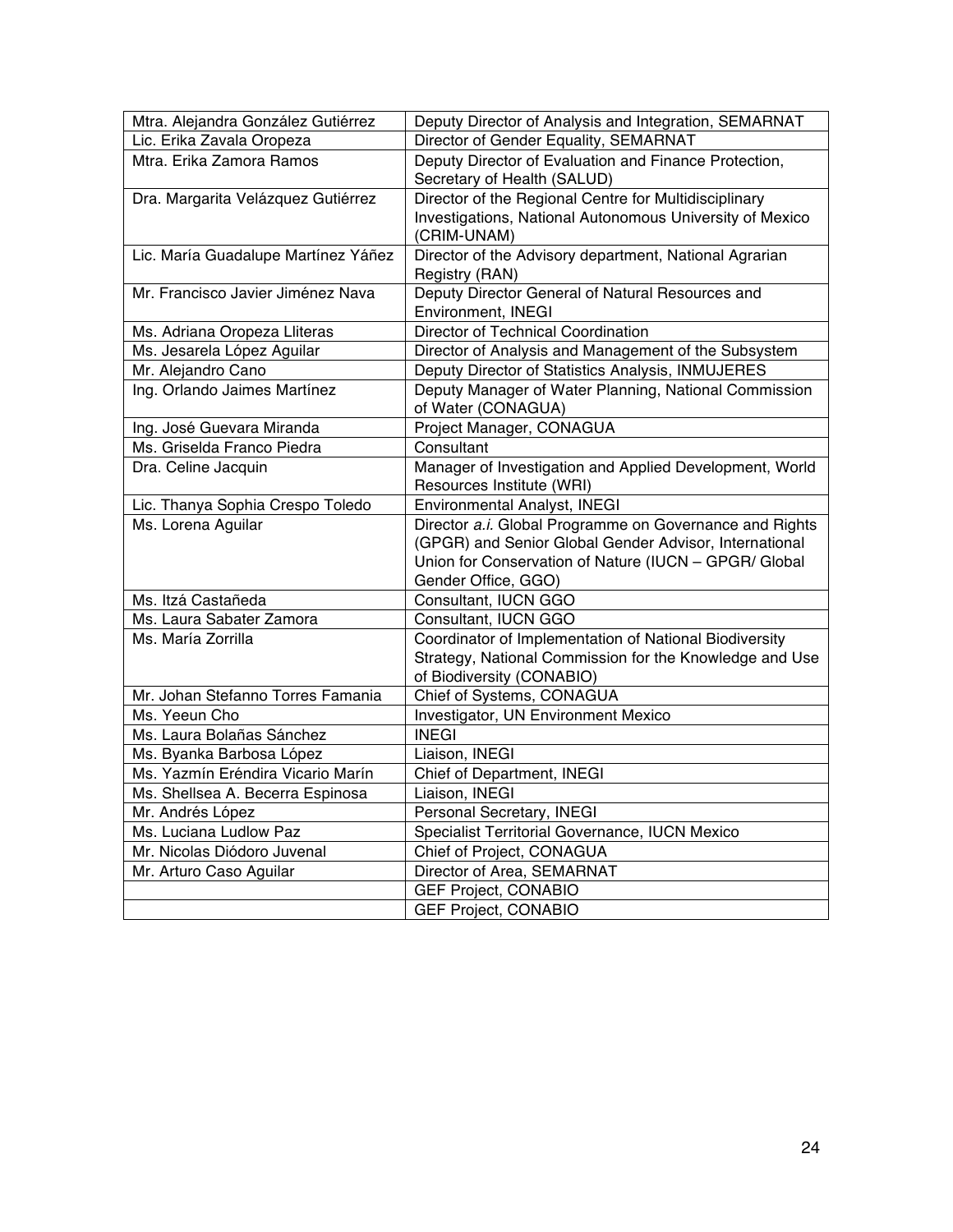



## **10. Annex 3: Initial List of Indicator Ideas and Mexico's data**

| <b>Indicator Topic</b>                                                                                   |  |  |  |
|----------------------------------------------------------------------------------------------------------|--|--|--|
| Priority Area A: Right to land, natural resources and biodiversity                                       |  |  |  |
| Proportion of total adult population with secure tenure rights to land, by sex and type of tenure<br>1.  |  |  |  |
| (a) Proportion of total agricultural population with ownership or secure rights over agricultural<br>2.  |  |  |  |
| land, by sex; and (b) share of women among owners or rights-bearers of agricultural land, by             |  |  |  |
| type of tenure                                                                                           |  |  |  |
| Priority Area B: Access to food, energy, water and sanitation                                            |  |  |  |
| Share of food that directly comes from extractive methods (hunting, fishing and collecting) by<br>3.     |  |  |  |
| source of the food, type of household and by urban/rural                                                 |  |  |  |
| Time spent collecting plants, mushrooms, flowers and wild fruits; fishing and hunting for<br>4.          |  |  |  |
| household consumption by sex                                                                             |  |  |  |
| Time spent planting, tending and harvesting a garden patch, and breeding of farmyard<br>5.               |  |  |  |
| animals for household consumption by sex                                                                 |  |  |  |
| Access to and quality of energy source, by type, use and type of household<br>6.                         |  |  |  |
| Time spent collecting fuel for household consumption, by type of household<br>7.                         |  |  |  |
| Access to and use of safely managed drinking water, by source, by type of household<br>8.                |  |  |  |
| Time spent collecting water for household consumption, by sex<br>9.                                      |  |  |  |
| 10. Access to and use of improved sanitation, by type of household                                       |  |  |  |
| 11. Mortality and morbidity rates attributed to unsafe water, unsafe sanitation and lack of hygiene,     |  |  |  |
| by sex                                                                                                   |  |  |  |
| Priority Area C: Climate change, sustainable consumption and production, and health and                  |  |  |  |
| well-being                                                                                               |  |  |  |
| 12. Number of deaths, missing persons and directly affected persons attributed to weather-related        |  |  |  |
| disasters per 100,000 people, by sex                                                                     |  |  |  |
| 13. Mortality and morbidity rate attributed to environmental causes (unintentional poisoning, air &      |  |  |  |
| water quality), by age and sex                                                                           |  |  |  |
| 14. Mortality rate attributed to vector- and water-borne diseases, by sex                                |  |  |  |
| 15. Proportion of population that (a) has convenient access to public transport by location              |  |  |  |
| (urban/rural), sex, age and persons with disabilities; and (b) use public transport by location          |  |  |  |
| (urban/rural), sex, age and persons with disabilities                                                    |  |  |  |
| 16. Consumer spending, by sex of head of household: (a) Household spending by type of product            |  |  |  |
| and sex of head of household; and (b) Decision-making over household spending, by product                |  |  |  |
| and sex (intra-household decision-making)                                                                |  |  |  |
| Priority Area D: Women in environmental decision-making; other miscellaneous topics                      |  |  |  |
| 17. Women in environmental decision-making at all levels                                                 |  |  |  |
| a) Women's participation in national and international environmental decision-making fora                |  |  |  |
| Women decision-making in communal land governance bodies<br>b)                                           |  |  |  |
| Women's participation in forest groups<br>C)<br>Women's decision-making in water governance bodies<br>d) |  |  |  |
| **New ideas as outcomes from Lao PDR and Kenya workshop discussions                                      |  |  |  |
| Labour migration<br>1.                                                                                   |  |  |  |
| Change in sectors due to climate change drivers such as drought and flood<br>2.                          |  |  |  |
| 3.<br>Health impacts of climate change                                                                   |  |  |  |
| Reliance on Natural Resources (e.g. NTFP)<br>4.                                                          |  |  |  |
| 5.<br>Legislation and policies that require women's participation                                        |  |  |  |
| Share of women in working groups, management committees and inter-institutional<br>6.                    |  |  |  |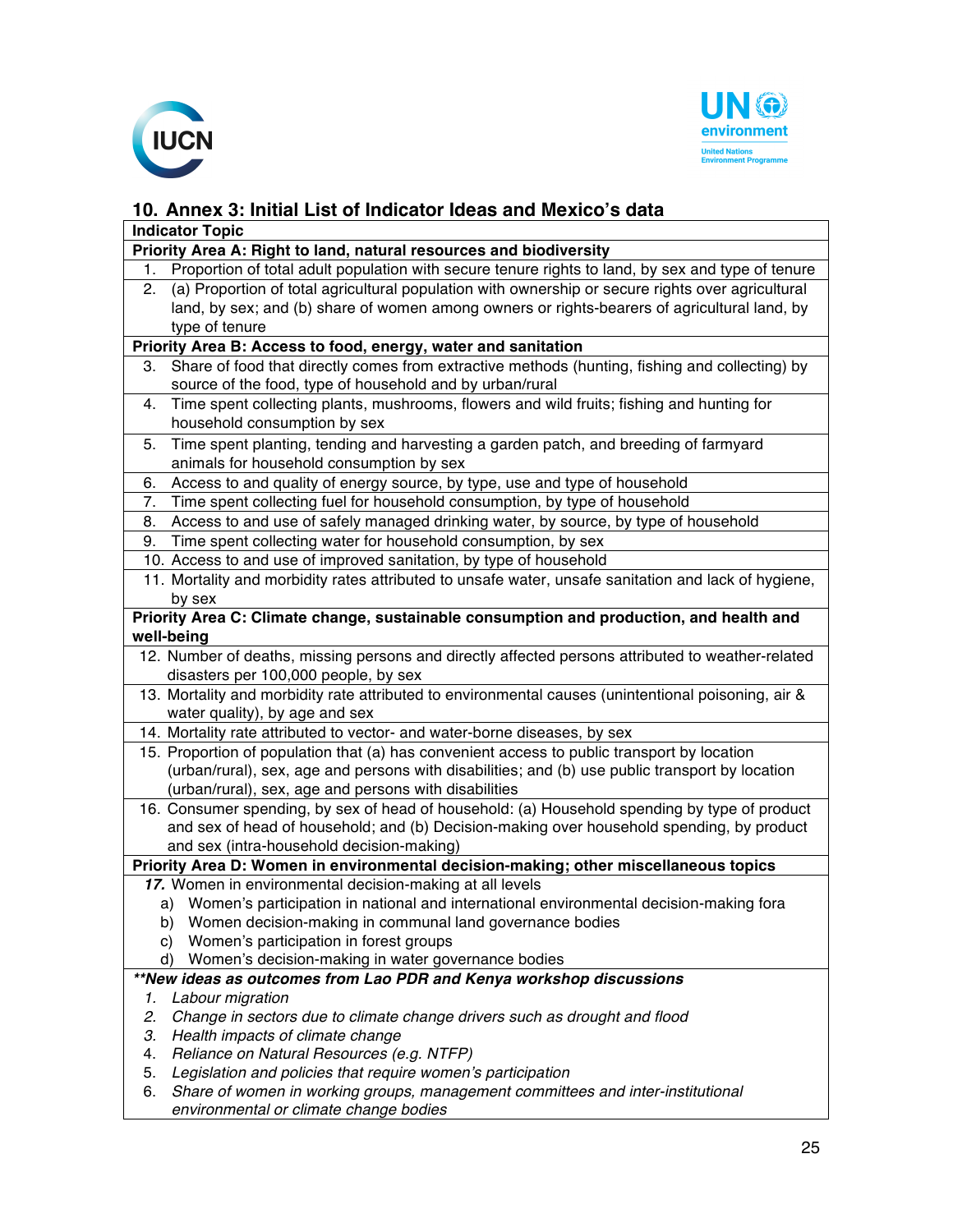



# **11. Annex 4: List of proposed indicators in Mexico workshop**

| Priority area A: Rights to land, natural resources and biodiversity                 |                                                                                                                                      |  |  |
|-------------------------------------------------------------------------------------|--------------------------------------------------------------------------------------------------------------------------------------|--|--|
| 1.                                                                                  | Percentage of the population with water rights and land tenure by sex, age and type of                                               |  |  |
|                                                                                     | tenure                                                                                                                               |  |  |
| 2.                                                                                  | Percentage of women with property, rights of use and representation in decision-making                                               |  |  |
|                                                                                     | (Source RAN)                                                                                                                         |  |  |
| 3.                                                                                  | Percentage of legal instruments (general and regulatory) that regulate the exercise of the                                           |  |  |
|                                                                                     | right to land, natural resources and biodiversity that have a gender focus, disaggregated by                                         |  |  |
|                                                                                     | federal, state and municipal levels                                                                                                  |  |  |
| 4.                                                                                  | Percentage of women beneficiaries of public programmes of conservation and sustainable                                               |  |  |
|                                                                                     | use of biodiversity                                                                                                                  |  |  |
| 5.                                                                                  | Percentage of women working in extractive and non-extractive activities for the use of                                               |  |  |
|                                                                                     | natural resources (Source economic census)                                                                                           |  |  |
| Priority area B: Access to food, energy, water and sanitation                       |                                                                                                                                      |  |  |
| 6.<br>7.                                                                            | Percentage of population with food deficiency by sex (source: Intercensal survey, ENIGH)<br>Percentage of women with access to water |  |  |
| 8.                                                                                  | Percentage of women with access to energy by source and type                                                                         |  |  |
| 9.                                                                                  | Percentage of the population suffering from anaemia, obesity, diabetes by sex, age (source:                                          |  |  |
|                                                                                     | Secretariat of Health / SESAs)                                                                                                       |  |  |
|                                                                                     | 10. Differentiated use of water by productive activities, and of social reproduction as well as                                      |  |  |
|                                                                                     | services, commerce and small enterprises                                                                                             |  |  |
|                                                                                     | 11. Percentage of the population with an adequate diet by sex (source: ENSANUT)                                                      |  |  |
|                                                                                     | 12. Access to energy goods (inputs) by type of household                                                                             |  |  |
|                                                                                     | 13. Average time dedicated to domestic work in households without piped water or using                                               |  |  |
|                                                                                     | firewood, by sex (source: National Time Use Survey (ENUT)                                                                            |  |  |
|                                                                                     | 14. Average time dedicated to care in households without piped water or firewood use, by sex.                                        |  |  |
|                                                                                     | (source: National Time Use Survey (ENUT)                                                                                             |  |  |
| Priority area C: Climate change, sustainable consumption and production, and health |                                                                                                                                      |  |  |
| and wellbeing                                                                       |                                                                                                                                      |  |  |
|                                                                                     | 15. Percentage of the population beneficiary of programs for extreme events/disasters                                                |  |  |
|                                                                                     | associated with climate change, by sex (Source: CONAGUA support for floods and                                                       |  |  |
|                                                                                     | droughts, by sex)                                                                                                                    |  |  |
|                                                                                     | 16. Rate of mortality and morbidity attributed to environmental causes (involuntary poisoning,                                       |  |  |
|                                                                                     | air quality and water quality) disaggregated by age and sex                                                                          |  |  |
|                                                                                     | 17. Correlation between salinity in wells and hospital cases of eclampsia and pre-eclampsia by                                       |  |  |
|                                                                                     | region.                                                                                                                              |  |  |
|                                                                                     | 18. Women's perception of safety in public transport<br>19. Percentage of the population that has access to roads, by sex (3-5 km)   |  |  |
|                                                                                     | 20. Percentage of women with certified activities of sustainable and socially responsible                                            |  |  |
|                                                                                     | production (Source: certifiers)                                                                                                      |  |  |
|                                                                                     | 21. Percentage of women participating in the installation of photocells                                                              |  |  |
|                                                                                     | 22. Percentage of women who receive subsidies for the installation of photocells                                                     |  |  |
|                                                                                     | 23. Percentage of women participating in green jobs (source: SEMARNAT)                                                               |  |  |
|                                                                                     | Priority area D: Women in environmental decision-making                                                                              |  |  |
|                                                                                     | 24. Percentage of women who participate in the rural committees on water / forestry / land use /                                     |  |  |
|                                                                                     | energy                                                                                                                               |  |  |